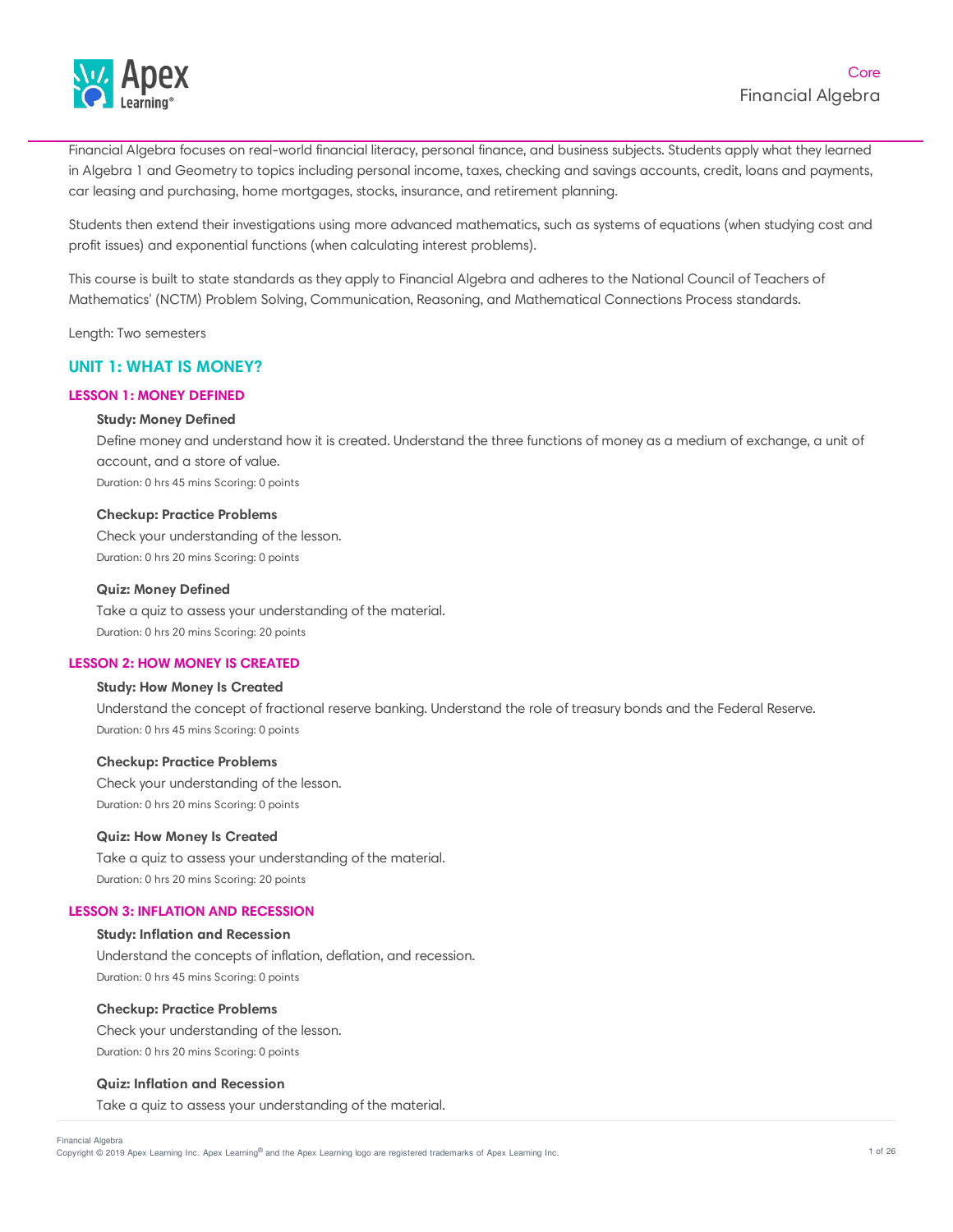#### **LESSON 4: THE NATIONAL AND GLOBAL DEBT**

# **Study: The National and Global Debt**

Understand how national debt is created. Explore the concept of global debt. Practice working with large numbers. Determine whether the national debt is growing linearly. Duration: 0 hrs 45 mins Scoring: 0 points

#### **Checkup: Practice Problems**

Check your understanding of the lesson. Duration: 0 hrs 20 mins Scoring: 0 points

# **Quiz: The National and Global Debt**

Take a quiz to assess your understanding of the material. Duration: 0 hrs 20 mins Scoring: 20 points

## **LESSON 5: OTHER FORMS OF CURRENCY**

# **Study: Other Forms of Currency**

Explore the relationship between two currencies. Learn how to use exchange rates to change from one currency to another. Duration: 0 hrs 45 mins Scoring: 0 points

#### **Checkup: Practice Problems**

Check your understanding of the lesson. Duration: 0 hrs 20 mins Scoring: 0 points

#### **Quiz: Other Forms of Currency**

Take a quiz to assess your understanding of the material. Duration: 0 hrs 20 mins Scoring: 20 points

#### **LESSON 6: WHAT IS MONEY? WRAP-UP**

#### **Review: What Is Money?**

Prepare for the unit test by reviewing key concepts and skills. Duration: 0 hrs 30 mins Scoring: 0 points

## **Practice: What Is Money?**

Submit your work for a set of practice problems. Duration: 0 hrs 40 mins Scoring: 20 points

## **Discuss: Group Discussion**

Discuss ideas from this unit that are still unclear. Inform others of strategies you developed during this unit. Duration: 0 hrs 30 mins Scoring: 30 points

## **Test (CS): What Is Money?**

Take a computer-scored test to assess what you have learned in this unit. Duration: 0 hrs 50 mins Scoring: 75 points

#### **Test (TS): What Is Money?**

Take a teacher-scored test to assess what you have learned in this unit. Duration: 0 hrs 50 mins Scoring: 50 points

# **UNIT 2: COST OF LIVING AND BUDGET**

#### **LESSON 1: TYPES OF WAGES**

#### **Study: Types of Wages**

Understand the difference between hourly rate and salary. Use the hourly rate to calculate gross pay from a time card. Learn how to take overtime and tips into account.

Duration: 0 hrs 45 mins Scoring: 0 points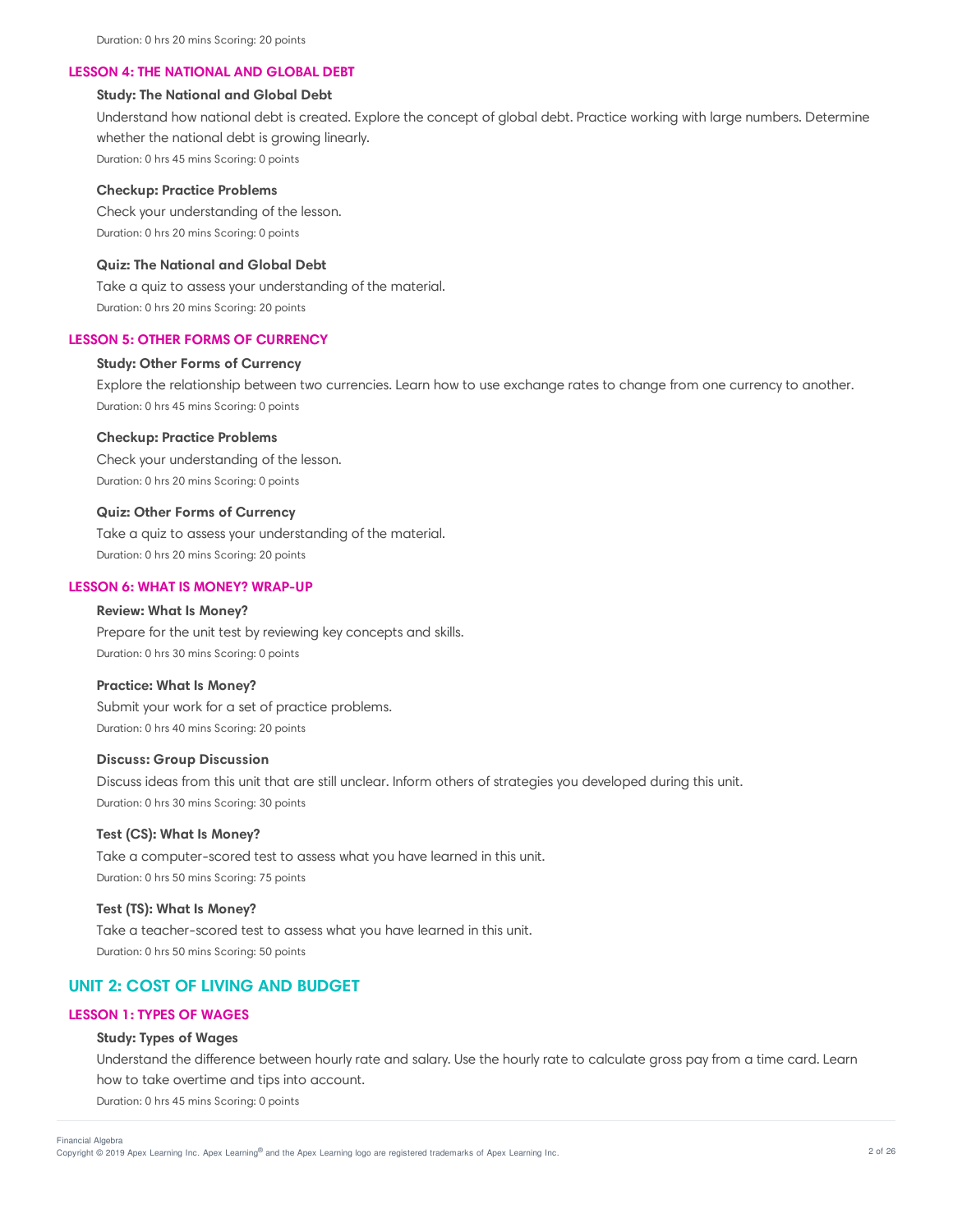#### **Checkup: Practice Problems**

Check your understanding of the lesson. Duration: 0 hrs 20 mins Scoring: 0 points

# **Quiz: Types of Wages**

Take a quiz to assess your understanding of the material. Duration: 0 hrs 20 mins Scoring: 20 points

## **LESSON 2: COMPENSATION PACKAGES**

## **Study: Compensation Packages**

Learn the various types of benefits that may be part of a compensation package. Explore situations in which a higher-paying job is not necessarily the best overall compensation. Duration: 0 hrs 45 mins Scoring: 0 points

**Checkup: Practice Problems**

Check your understanding of the lesson. Duration: 0 hrs 20 mins Scoring: 0 points

#### **Quiz: Compensation Packages**

Take a quiz to assess your understanding of the material. Duration: 0 hrs 20 mins Scoring: 20 points

#### **LESSON 3: PIECE RATE**

# **Study: Piece Rate**

Understand the concept of piece rate. Learn how to estimate hourly pay from piece rate. Model hourly and piece rates as linear equations through the origin. Duration: 0 hrs 45 mins Scoring: 0 points

#### **Checkup: Practice Problems**

Check your understanding of the lesson. Duration: 0 hrs 20 mins Scoring: 0 points

#### **Quiz: Piece Rate**

Take a quiz to assess your understanding of the material. Duration: 0 hrs 20 mins Scoring: 20 points

# **LESSON 4: LINEAR EQUATIONS AND WAGES**

## **Study: Linear Equations and Wages**

Learn how to model salary that includes a start fee. Understand the concept of a y-intercept. Use piecewise functions to model bonus pay. Duration: 0 hrs 45 mins Scoring: 0 points

#### **Checkup: Practice Problems**

Check your understanding of the lesson. Duration: 0 hrs 20 mins Scoring: 0 points

#### **Quiz: Linear Equations and Wages**

Take a quiz to assess your understanding of the material. Duration: 0 hrs 20 mins Scoring: 20 points

# **LESSON 5: PERCENTAGES AND COMMISSION**

#### **Study: Percentages and Commission**

Understand how to use percentages to calculate commission pay with the formula  $C = prn$ . Duration: 0 hrs 45 mins Scoring: 0 points

#### **Checkup: Practice Problems**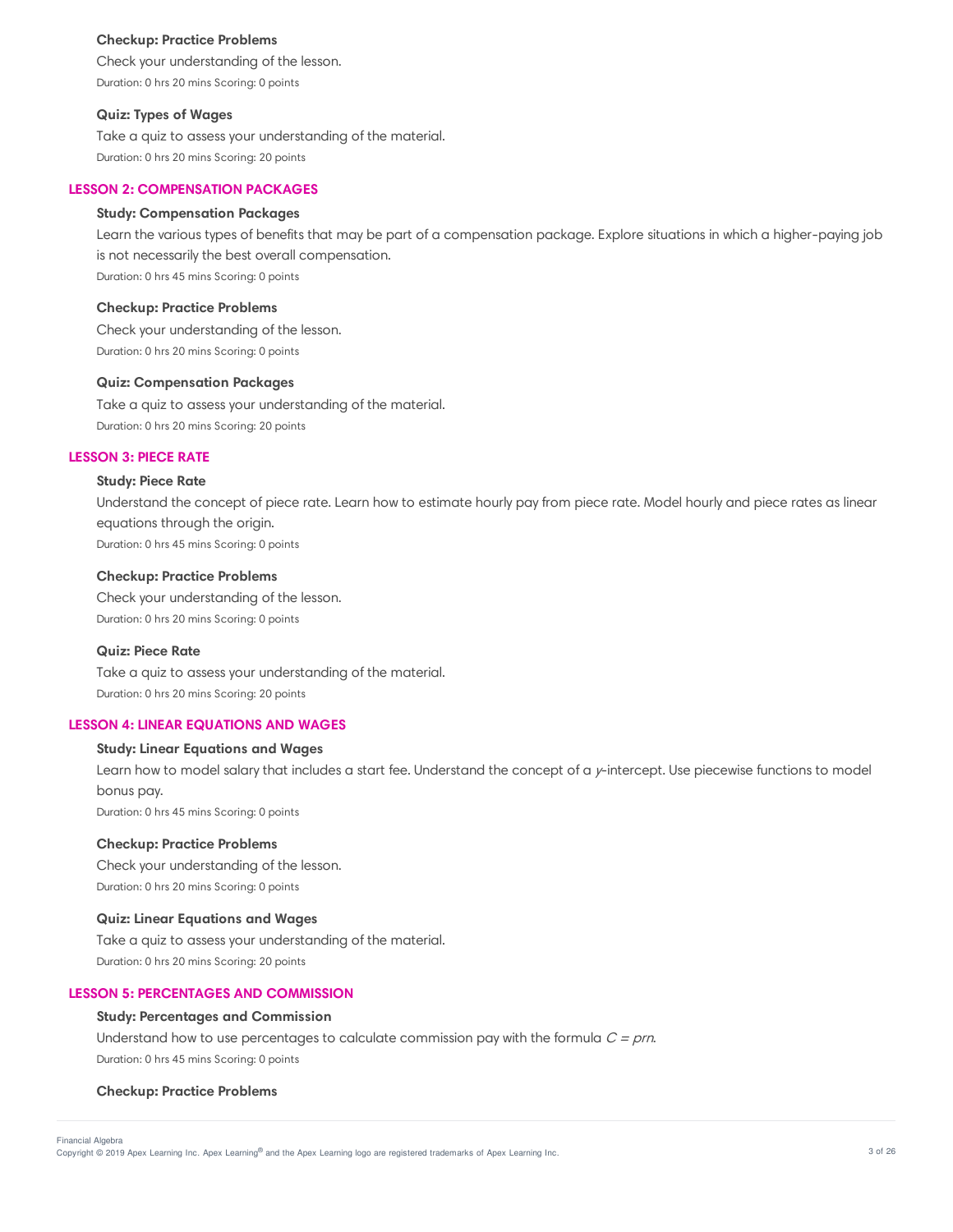Check your understanding of the lesson. Duration: 0 hrs 20 mins Scoring: 0 points

#### **Quiz: Percentages and Commission**

Take a quiz to assess your understanding of the material. Duration: 0 hrs 20 mins Scoring: 20 points

## **LESSON 6: TAKE-HOME PAY: REQUIRED DEDUCTIONS**

## **Study: Take-Home Pay: Required Deductions**

Understand how taxes, Social Security, and Medicare are required deductions. Practice calculating the effect of such deductions.

Duration: 0 hrs 45 mins Scoring: 0 points

#### **Checkup: Practice Problems**

Check your understanding of the lesson. Duration: 0 hrs 20 mins Scoring: 0 points

#### **Quiz: Take-Home Pay: Required Deductions**

Take a quiz to assess your understanding of the material. Duration: 0 hrs 20 mins Scoring: 20 points

# **LESSON 7: TAKE-HOME PAY: OPTIONAL DEDUCTIONS**

# **Study: Take-Home Pay: Optional Deductions**

Explore the concept of an optional deduction, such as health insurance, life insurance, disability, and retirement. Practice calculating net or take-home pay. Duration: 0 hrs 45 mins Scoring: 0 points

**Checkup: Practice Problems** Check your understanding of the lesson.

Duration: 0 hrs 20 mins Scoring: 0 points

## **Quiz: Take-Home Pay: Optional Deductions**

Take a quiz to assess your understanding of the material. Duration: 0 hrs 20 mins Scoring: 20 points

# **LESSON 8: INCOME AND CAREER**

## **Study: Income and Career**

Understand various sources of income and the relationship between income and career preparation. Describe the correlation between income and a worker's skills and education. Duration: 0 hrs 45 mins Scoring: 0 points

#### **Checkup: Practice Problems**

Check your understanding of the lesson. Duration: 0 hrs 20 mins Scoring: 0 points

#### **Quiz: Income and Career**

Take a quiz to assess your understanding of the material. Duration: 0 hrs 20 mins Scoring: 20 points

# **LESSON 9: COST OF LIVING AND BUDGET**

#### **Study: Budget Sheets**

Explore various types of monthly expenditures. Practice preparing and using a budget. Duration: 0 hrs 45 mins Scoring: 0 points

#### **Checkup: Practice Problems**

Check your understanding of the lesson.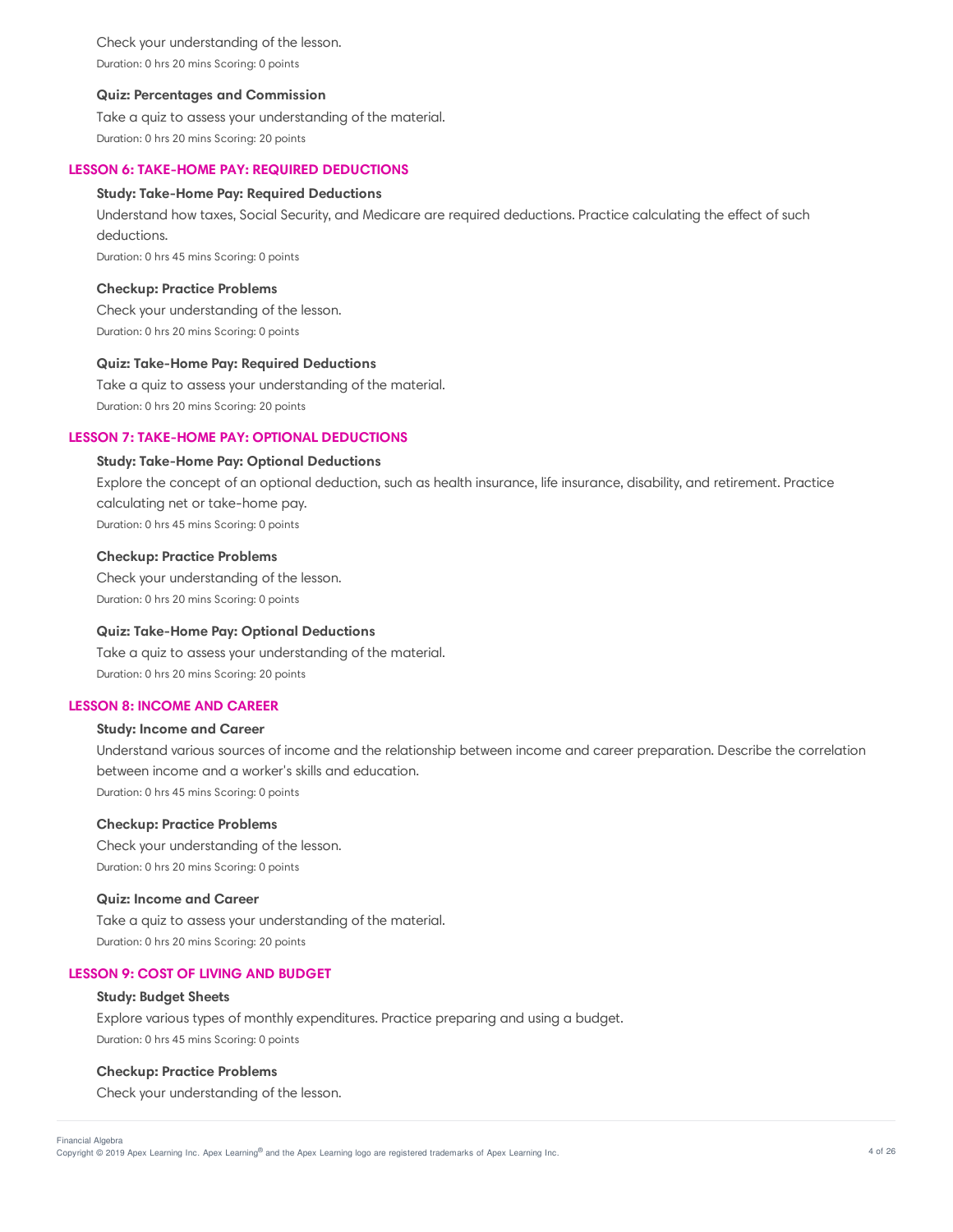Duration: 0 hrs 20 mins Scoring: 0 points

#### **Quiz: Cost of Living and Budget**

Take a quiz to assess your understanding of the material. Duration: 0 hrs 20 mins Scoring: 20 points

#### **LESSON 10: INCOME AND BUDGETING WRAP-UP**

# **Review: Income and Budgeting**

Prepare for the unit test by reviewing key concepts and skills. Duration: 0 hrs 30 mins Scoring: 0 points

#### **Practice: Income and Budgeting**

Submit your work for a set of practice problems. Duration: 0 hrs 40 mins Scoring: 20 points

#### **Discuss: Group Discussion**

Discuss ideas from this unit that are still unclear. Inform others of strategies you developed during this unit. Duration: 0 hrs 30 mins Scoring: 30 points

### **Test (CS): Income and Budgeting**

Take a computer-scored test to assess what you have learned in this unit. Duration: 0 hrs 50 mins Scoring: 75 points

## **Test (TS): Income and Budgeting**

Take a teacher-scored test to assess what you have learned in this unit. Duration: 0 hrs 50 mins Scoring: 50 points

# **UNIT 3: INCOME TAX**

# **LESSON 1: TAXABLE INCOME**

## **Study: Taxable Income**

Understand the concept of taxable income. Make calculations based on the standard deduction. Consider issues surrounding filing status.

Duration: 0 hrs 45 mins Scoring: 0 points

## **Checkup: Practice Problems**

Check your understanding of the lesson. Duration: 0 hrs 20 mins Scoring: 0 points

## **Quiz: Taxable Income**

Take a quiz to assess your understanding of the material. Duration: 0 hrs 20 mins Scoring: 20 points

#### **LESSON 2: ITEMIZED DEDUCTIONS**

## **Study: Itemized Deductions**

Understand the concept of adjusted gross income. Explore the types of itemized deductions. Duration: 0 hrs 45 mins Scoring: 0 points

# **Checkup: Practice Problems**

Check your understanding of the lesson. Duration: 0 hrs 20 mins Scoring: 0 points

#### **Quiz: Itemized Deductions**

Take a quiz to assess your understanding of the material. Duration: 0 hrs 20 mins Scoring: 20 points

# **LESSON 3: TAX BRACKETS**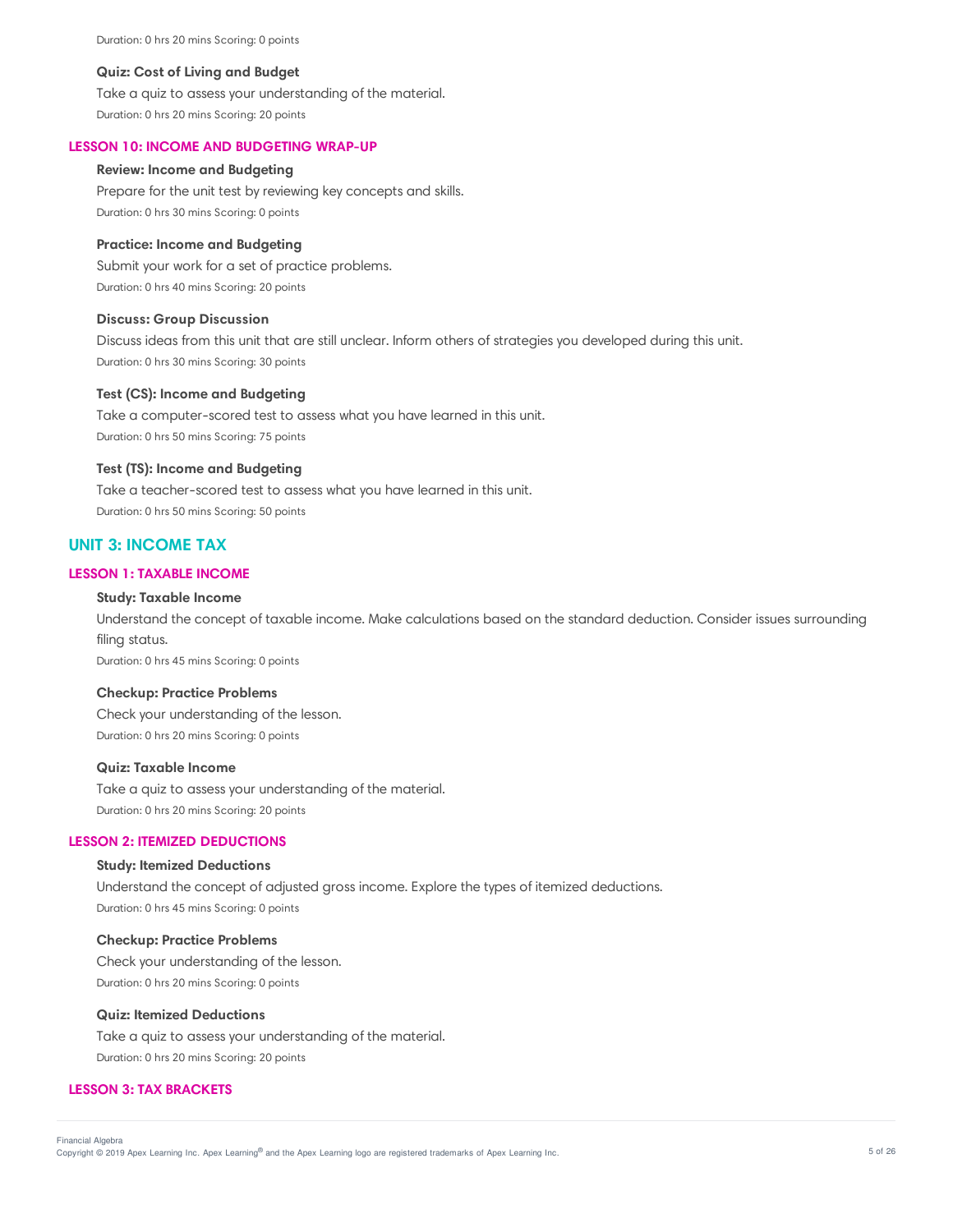#### **Study: Tax Brackets**

Understand the tax bracket system. Duration: 0 hrs 45 mins Scoring: 0 points

## **Checkup: Practice Problems**

Check your understanding of the lesson. Duration: 0 hrs 20 mins Scoring: 0 points

#### **Quiz: Tax Brackets**

Take a quiz to assess your understanding of the material. Duration: 0 hrs 20 mins Scoring: 20 points

# **LESSON 4: SUBMITTING YOUR TAX FORM**

**Study: Submitting Your Tax Form** See how to fill out a tax form (1040EZ). Duration: 0 hrs 45 mins Scoring: 0 points

**Checkup: Practice Problems** Check your understanding of the lesson. Duration: 0 hrs 20 mins Scoring: 0 points

## **Quiz: Submitting Your Tax Form**

Take a quiz to assess your understanding of the material. Duration: 0 hrs 20 mins Scoring: 20 points

# **LESSON 5: INCOME TAX WRAP-UP**

# **Review: Income Tax**

Prepare for the unit test by reviewing key concepts and skills. Duration: 0 hrs 30 mins Scoring: 0 points

#### **Practice: Income Tax**

Submit your work for a set of practice problems. Duration: 0 hrs 40 mins Scoring: 20 points

#### **Discuss: Group Discussion**

Discuss ideas from this unit that are still unclear. Inform others of strategies you developed during this unit. Duration: 0 hrs 30 mins Scoring: 30 points

# **Test (CS): Income Tax**

Take a computer-scored test to assess what you have learned in this unit. Duration: 0 hrs 50 mins Scoring: 75 points

# **Test (TS): Income Tax**

Take a teacher-scored test to assess what you have learned in this unit. Duration: 0 hrs 50 mins Scoring: 50 points

# **UNIT 4: CHECKING AND SAVINGS**

## **LESSON 1: SIMPLE INTEREST**

#### **Study: Simple Interest**

Define interest. Understand simple interest and the formula  $I = prt$ . Practice computing a balance in an account while incorporating interest.

Duration: 0 hrs 45 mins Scoring: 0 points

## **Checkup: Practice Problems**

Check your understanding of the lesson.

Duration: 0 hrs 20 mins Scoring: 0 points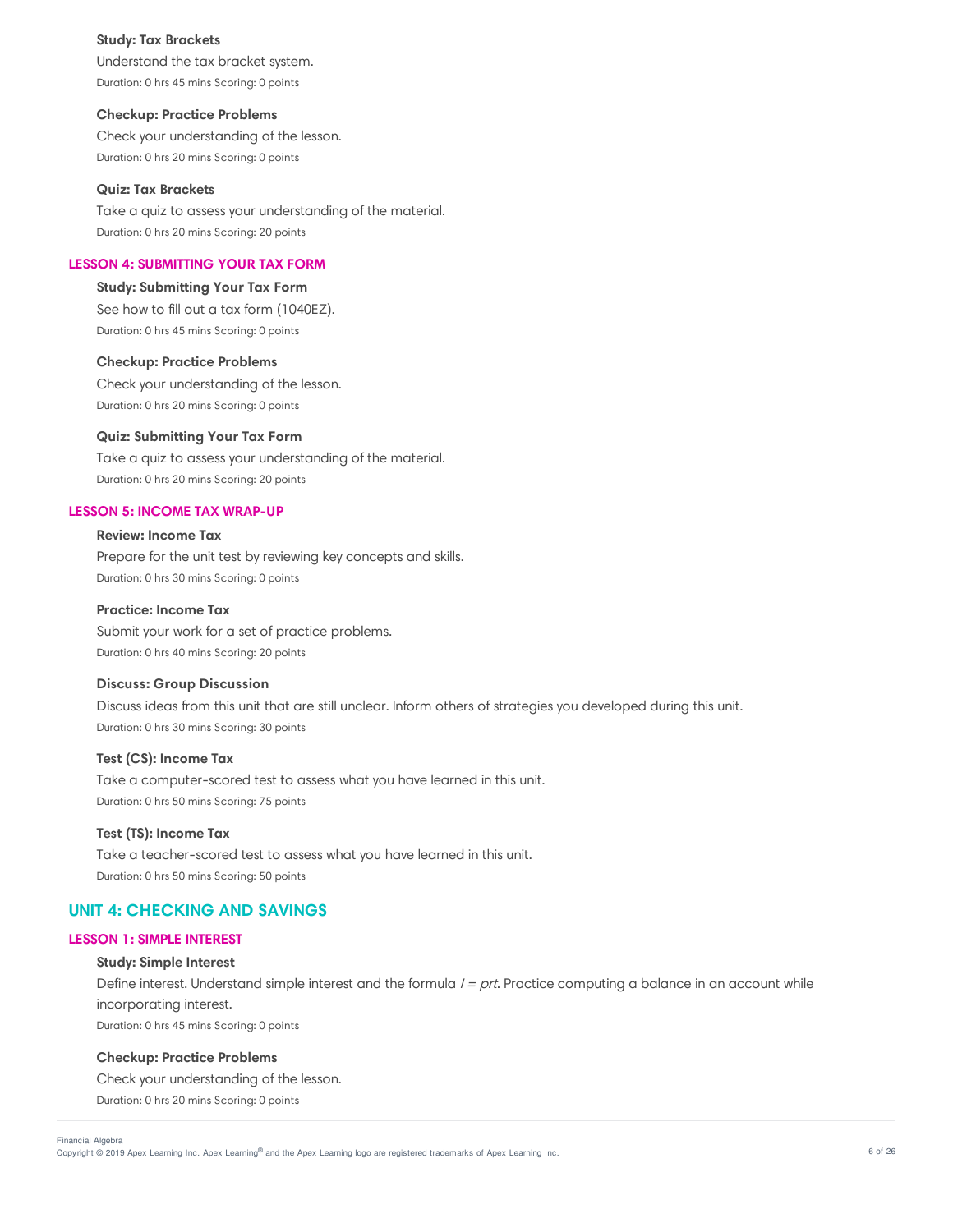#### **Quiz: Simple Interest**

Take a quiz to assess your understanding of the material. Duration: 0 hrs 20 mins Scoring: 20 points

### **LESSON 2: EXPONENTIAL GROWTH**

## **Study: Exponential Growth**

Review exponents. Practice evaluating exponential expressions. Define the concept of exponential growth and decay. Duration: 0 hrs 45 mins Scoring: 0 points

#### **Checkup: Practice Problems**

Check your understanding of the lesson. Duration: 0 hrs 20 mins Scoring: 0 points

#### **Quiz: Exponential Growth**

Take a quiz to assess your understanding of the material. Duration: 0 hrs 20 mins Scoring: 20 points

## **LESSON 3: COMPOUND INTEREST**

### **Study: Compound Interest**

Define compound interest for a general number of periods. Practice using the formula  $B = p(1 + r)^n$  and reading compound interest tables. Explore continuous compounding as an example of exponential growth. Duration: 0 hrs 45 mins Scoring: 0 points

### **Checkup: Practice Problems**

Check your understanding of the lesson. Duration: 0 hrs 20 mins Scoring: 0 points

#### **Quiz: Compound Interest**

Take a quiz to assess your understanding of the material. Duration: 0 hrs 20 mins Scoring: 20 points

## **LESSON 4: THE RULE OF 72**

## **Study: The Rule of 72**

Calculate and estimate the amount of time needed for an investment to double. Use inflation rate to calculate and estimate the amount of time for buying power to halve. Duration: 0 hrs 45 mins Scoring: 0 points

#### **Checkup: Practice Problems**

Check your understanding of the lesson. Duration: 0 hrs 20 mins Scoring: 0 points

# **Quiz: Rule of 72**

Take a quiz to assess your understanding of the material. Duration: 0 hrs 20 mins Scoring: 20 points

# **LESSON 5: CHECKING ACCOUNTS**

## **Study: Checking Accounts**

Understand how checking accounts work, including interest, and how to write a check. Understand the fees associated with a checking account, such as overdraft fees and service charges. Duration: 0 hrs 45 mins Scoring: 0 points

#### **Checkup: Practice Problems**

Check your understanding of the lesson. Duration: 0 hrs 20 mins Scoring: 0 points

#### **Quiz: Checking Accounts**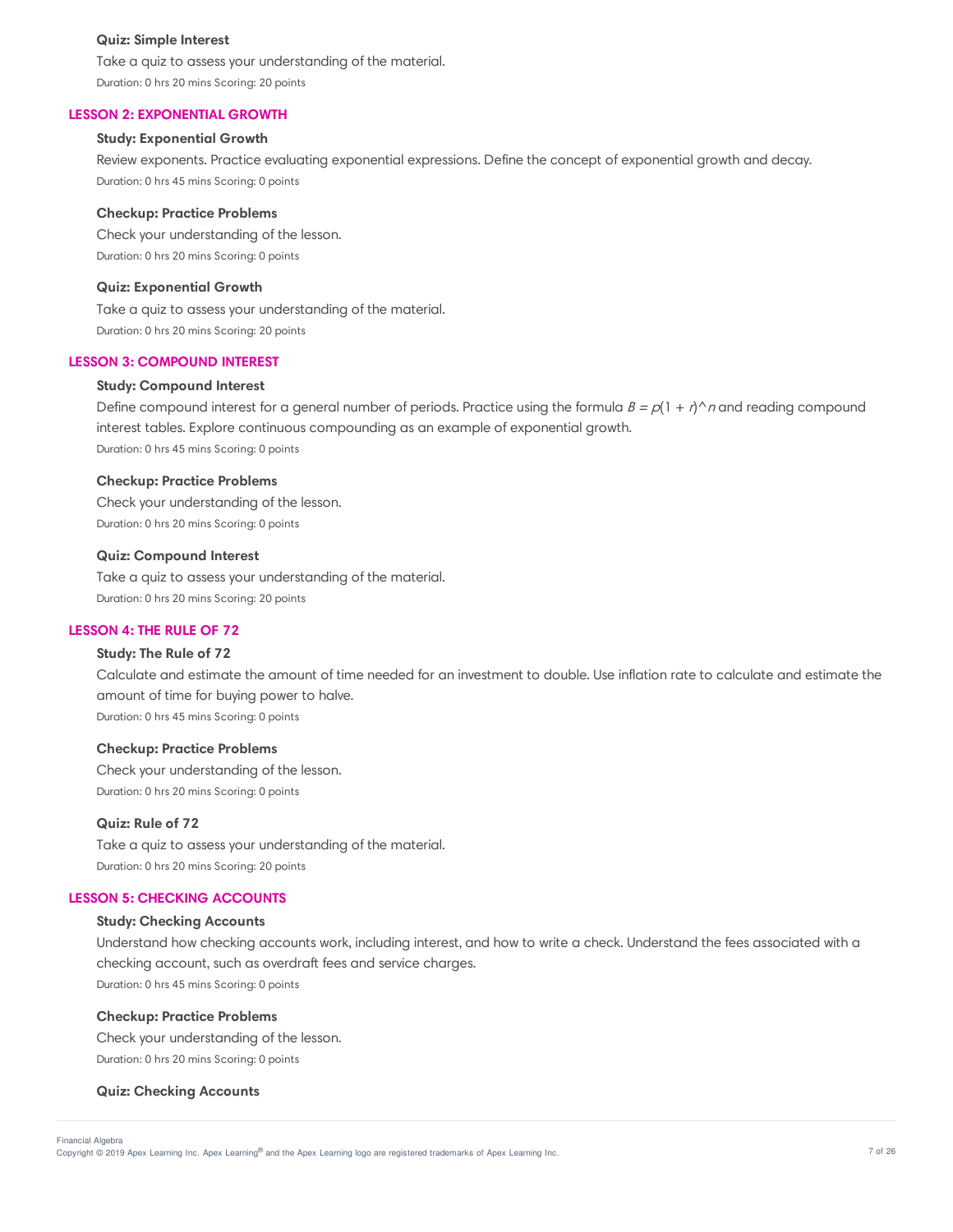Take a quiz to assess your understanding of the material. Duration: 0 hrs 20 mins Scoring: 20 points

# **LESSON 6: BALANCING YOUR CHECKBOOK**

## **Study: Balancing Your Checkbook**

Practice balancing a checkbook. Learn how to read bank statements. Duration: 0 hrs 45 mins Scoring: 0 points

#### **Checkup: Practice Problems**

Check your understanding of the lesson. Duration: 0 hrs 20 mins Scoring: 0 points

# **Quiz: Balancing Your Checkbook**

Take a quiz to assess your understanding of the material. Duration: 0 hrs 20 mins Scoring: 20 points

# **LESSON 7: COMPARING CHECKING ACCOUNTS**

## **Study: Comparing Checking Accounts**

Compare two checking accounts based on various factors. Duration: 0 hrs 45 mins Scoring: 0 points

## **Checkup: Practice Problems**

Check your understanding of the lesson. Duration: 0 hrs 20 mins Scoring: 0 points

#### **Quiz: Comparing Checking Accounts**

Take a quiz to assess your understanding of the material. Duration: 0 hrs 20 mins Scoring: 20 points

### **LESSON 8: SAVINGS ACCOUNTS**

# **Study: Savings Accounts**

Understand the difference between a savings account and a checking account. Work with APR and APY. Perform calculations involving deposits and withdrawals. Duration: 0 hrs 45 mins Scoring: 0 points

#### **Checkup: Practice Problems**

Check your understanding of the lesson. Duration: 0 hrs 20 mins Scoring: 0 points

#### **Quiz: Savings Accounts**

Take a quiz to assess your understanding of the material. Duration: 0 hrs 20 mins Scoring: 20 points

#### **LESSON 9: COMPARING SAVINGS ACCOUNTS**

## **Study: Comparing Savings Accounts**

Compare two savings accounts based on various factors. Duration: 0 hrs 45 mins Scoring: 0 points

#### **Checkup: Practice Problems**

Check your understanding of the lesson. Duration: 0 hrs 20 mins Scoring: 0 points

#### **Quiz: Comparing Savings Accounts**

Take a quiz to assess your understanding of the material. Duration: 0 hrs 20 mins Scoring: 20 points

#### **LESSON 10: CHECKING AND SAVINGS WRAP-UP**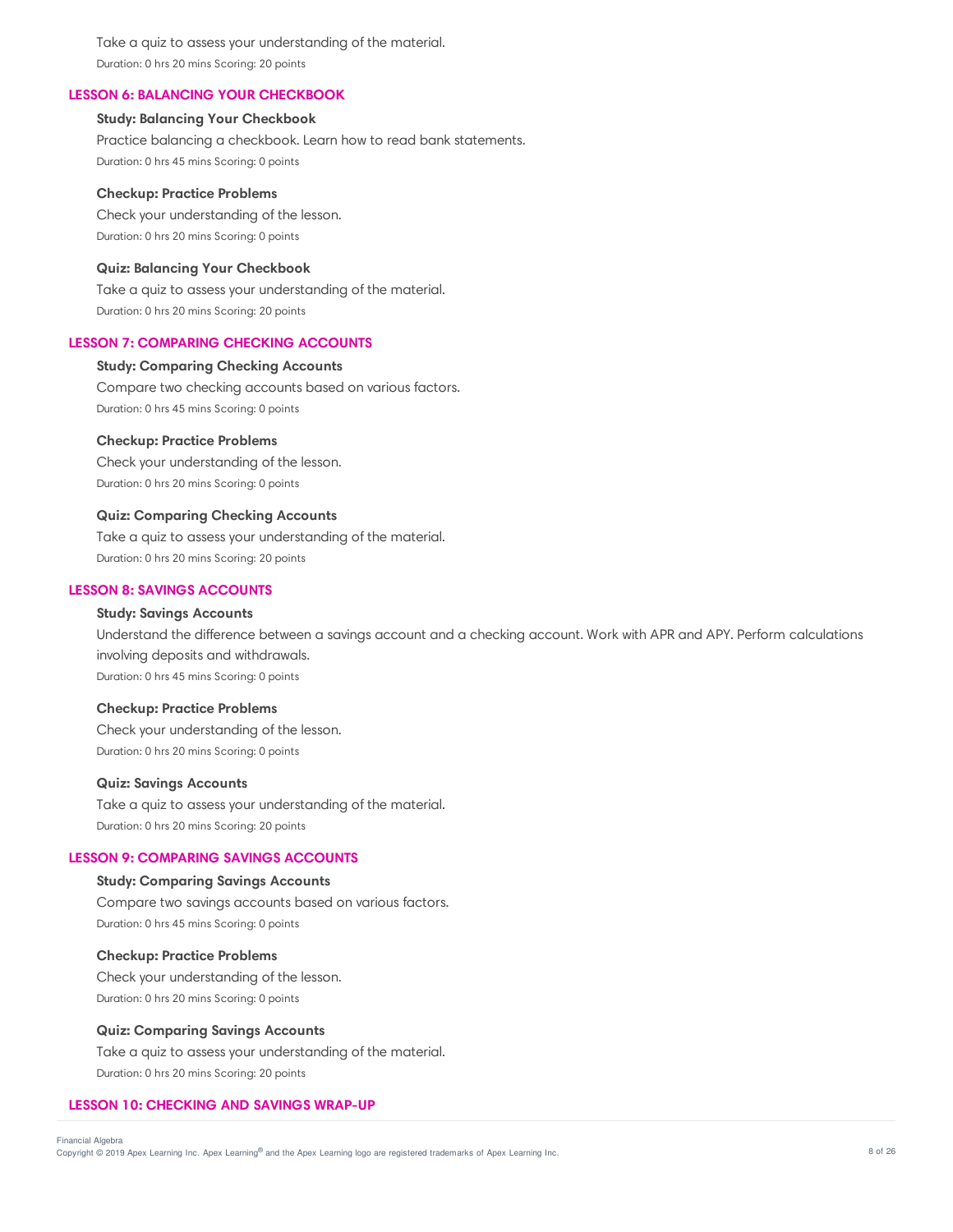## **Review: Checking and Savings**

Prepare for the unit test by reviewing key concepts and skills. Duration: 0 hrs 30 mins Scoring: 0 points

### **Practice: Checking and Savings**

Submit your work for a set of practice problems. Duration: 0 hrs 40 mins Scoring: 20 points

### **Discuss: Group Discussion**

Discuss ideas from this unit that are still unclear. Inform others of strategies you developed during this unit. Duration: 0 hrs 30 mins Scoring: 30 points

# **Test (CS): Checking and Savings**

Take a computer-scored test to assess what you have learned in this unit. Duration: 0 hrs 50 mins Scoring: 75 points

# **Test (TS): Checking and Savings**

Take a teacher-scored test to assess what you have learned in this unit. Duration: 0 hrs 50 mins Scoring: 50 points

# **UNIT 5: PURCHASING AND CREDIT**

# **LESSON 1: SALES TAX**

#### **Study: Sales Tax**

Learn how to calculate sales tax based on percentages. Consider various state sales taxes and practice calculating totals while taking exempt items into account. Duration: 0 hrs 45 mins Scoring: 0 points

#### **Checkup: Practice Problems**

Check your understanding of the lesson. Duration: 0 hrs 20 mins Scoring: 0 points

## **Quiz: Sales Tax**

Take a quiz to assess your understanding of the material. Duration: 0 hrs 20 mins Scoring: 20 points

### **LESSON 2: COUPONS, REBATES, AND SALES**

## **Study: Coupons, Rebates, and Sales**

Understand the effect of a coupon, rebate, or sale. Calculate the purchase total using the formula item price - deduction + tax. Duration: 0 hrs 45 mins Scoring: 0 points

#### **Checkup: Practice Problems**

Check your understanding of the lesson. Duration: 0 hrs 20 mins Scoring: 0 points

#### **Quiz: Coupons, Rebates, and Sales**

Take a quiz to assess your understanding of the material. Duration: 0 hrs 20 mins Scoring: 20 points

# **LESSON 3: MARKETING**

## **Study: Marketing**

Understand the impact of marketing, advertising, and sales strategies/techniques on purchasing decisions. Duration: 0 hrs 45 mins Scoring: 0 points

#### **Checkup: Practice Problems**

Check your understanding of the lesson.

Duration: 0 hrs 20 mins Scoring: 0 points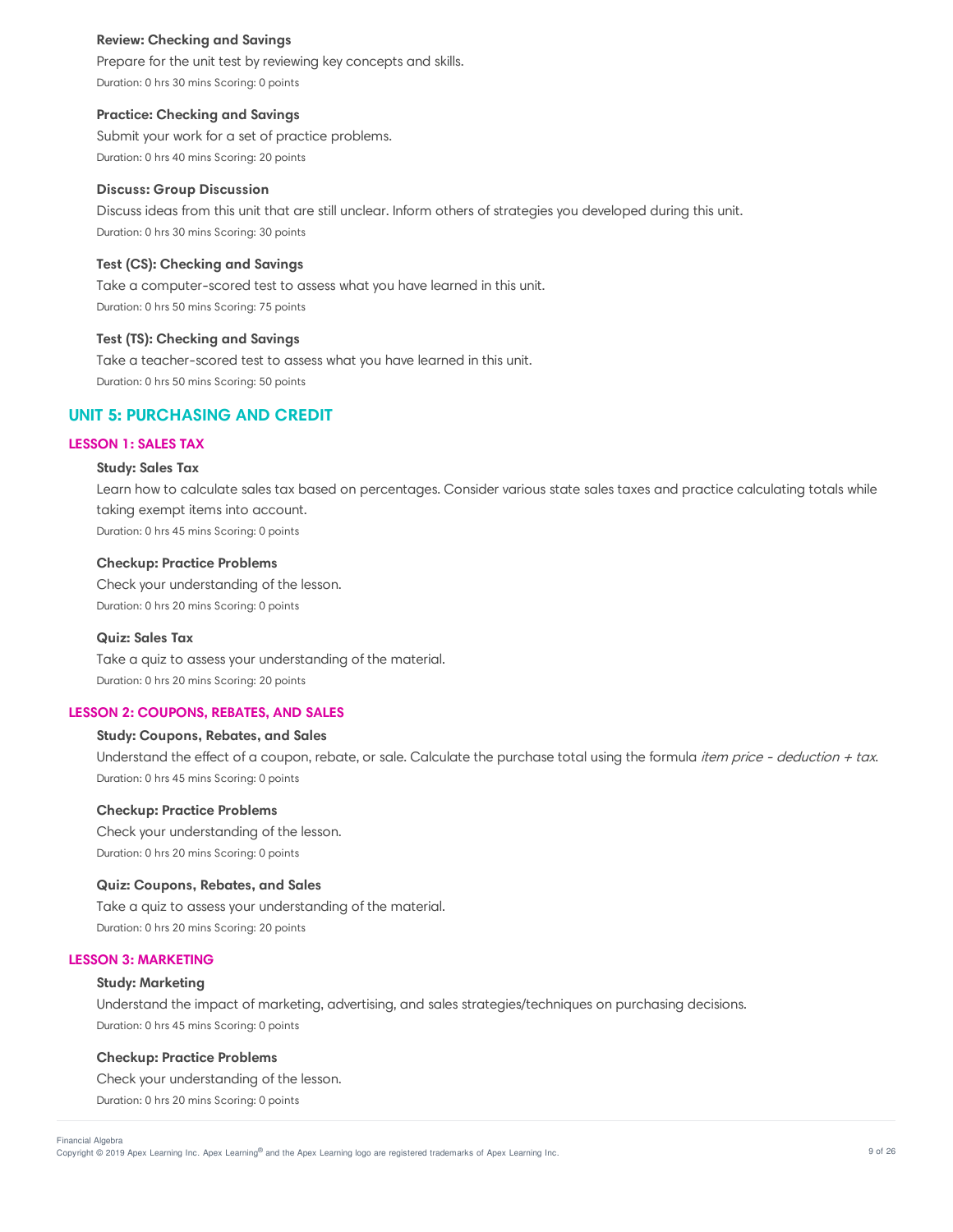## **Quiz: Marketing**

Take a quiz to assess your understanding of the material. Duration: 0 hrs 20 mins Scoring: 20 points

## **LESSON 4: CREDIT CARDS**

## **Study: Credit Cards**

Understand how credit cards work and learn the language of credit. Compute the APR and effective rate of a given credit card. Duration: 0 hrs 45 mins Scoring: 0 points

#### **Checkup: Practice Problems**

Check your understanding of the lesson. Duration: 0 hrs 20 mins Scoring: 0 points

## **Quiz: Credit Cards**

Take a quiz to assess your understanding of the material. Duration: 0 hrs 20 mins Scoring: 20 points

# **LESSON 5: CALCULATING CREDIT CARD INTEREST**

## **Study: Calculating Credit Card Interest**

Learn how credit card companies compute interest. Explore the average daily balance, previous balance, and adjusted balance methods.

Duration: 0 hrs 45 mins Scoring: 0 points

## **Checkup: Practice Problems**

Check your understanding of the lesson. Duration: 0 hrs 20 mins Scoring: 0 points

## **Quiz: Calculating Credit Card Interest**

Take a quiz to assess your understanding of the material. Duration: 0 hrs 20 mins Scoring: 20 points

#### **LESSON 6: TRACKING PAYMENTS AND PURCHASES**

## **Study: Tracking Payments and Purchases**

Make a table that shows the effects of making payments and additional purchases on the balance. Duration: 0 hrs 45 mins Scoring: 0 points

## **Checkup: Practice Problems**

Check your understanding of the lesson. Duration: 0 hrs 20 mins Scoring: 0 points

#### **Quiz: Tracking Payments and Purchases**

Take a quiz to assess your understanding of the material. Duration: 0 hrs 20 mins Scoring: 20 points

#### **LESSON 7: COMPARING CREDIT CARDS**

## **Study: Comparing Credit Cards**

Compare the advantages and disadvantages of using cash versus a credit card. Compare cards by considering terms of use such as annual fees and a lower APR, no fees and a higher APR, or an introductory APR. Duration: 0 hrs 45 mins Scoring: 0 points

#### **Checkup: Practice Problems**

Check your understanding of the lesson. Duration: 0 hrs 20 mins Scoring: 0 points

#### **Quiz: Comparing Credit Cards**

Take a quiz to assess your understanding of the material.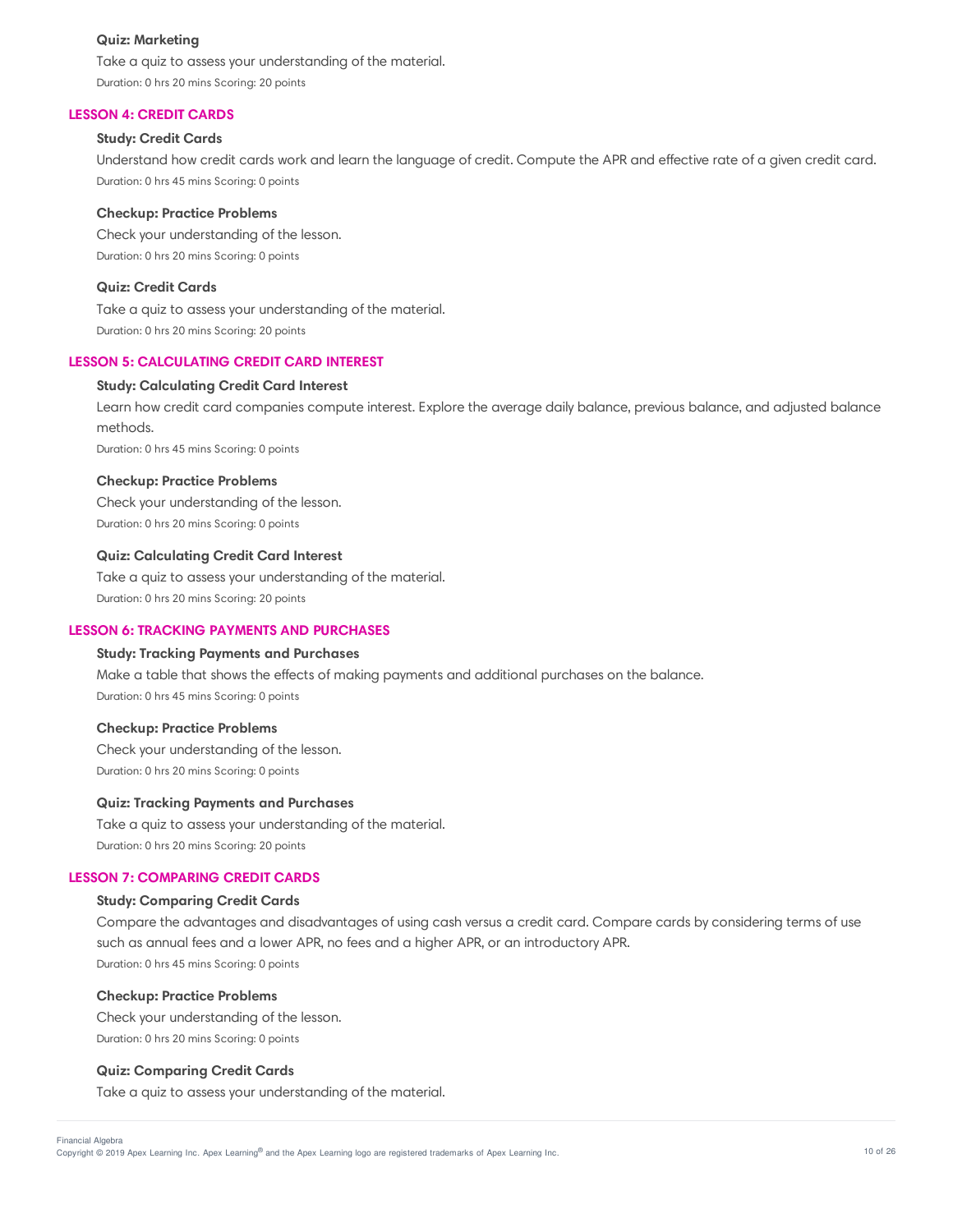#### **LESSON 8: CREDIT SCORES**

#### **Study: Credit Scores**

Learn the factors that are used to compute a credit score. Understand the scoring system. Understand how to improve your credit score. Use a hypothetical credit score table to determine a credit score. Duration: 0 hrs 45 mins Scoring: 0 points

#### **Checkup: Practice Problems**

Check your understanding of the lesson. Duration: 0 hrs 20 mins Scoring: 0 points

# **Quiz: Credit Scores**

Take a quiz to assess your understanding of the material. Duration: 0 hrs 20 mins Scoring: 20 points

# **LESSON 9: BANKRUPTCY**

# **Study: Bankruptcy**

Define personal and business bankruptcy. Understand how bankruptcy works. See how bankruptcy affects your credit score. Duration: 0 hrs 45 mins Scoring: 0 points

#### **Checkup: Practice Problems**

Check your understanding of the lesson. Duration: 0 hrs 20 mins Scoring: 0 points

## **Quiz: Bankruptcy**

Take a quiz to assess your understanding of the material. Duration: 0 hrs 20 mins Scoring: 20 points

#### **LESSON 10: PURCHASING AND CREDIT WRAP-UP**

## **Review: Purchasing and Credit**

Prepare for the unit test by reviewing key concepts and skills. Duration: 0 hrs 30 mins Scoring: 0 points

# **Practice: Purchasing and Credit**

Submit your work for a set of practice problems. Duration: 0 hrs 40 mins Scoring: 20 points

## **Discuss: Group Discussion**

Discuss ideas from this unit that are still unclear. Inform others of strategies you developed during this unit. Duration: 0 hrs 30 mins Scoring: 30 points

# **Test (CS): Purchasing and Credit**

Take a computer-scored test to assess what you have learned in this unit. Duration: 0 hrs 50 mins Scoring: 75 points

### **Test (TS): Purchasing and Credit**

Take a teacher-scored test to assess what you have learned in this unit. Duration: 0 hrs 50 mins Scoring: 50 points

# **UNIT 6: LOANS AND PAYMENTS**

#### **LESSON 1: SINGLE AND PAYDAY LOANS**

# **Study: Single and Payday Loans**

Define single and payday loans. Calculate the interest payments on single and payday loans. Compare APR to EAR (effective annual rate).

Duration: 0 hrs 45 mins Scoring: 0 points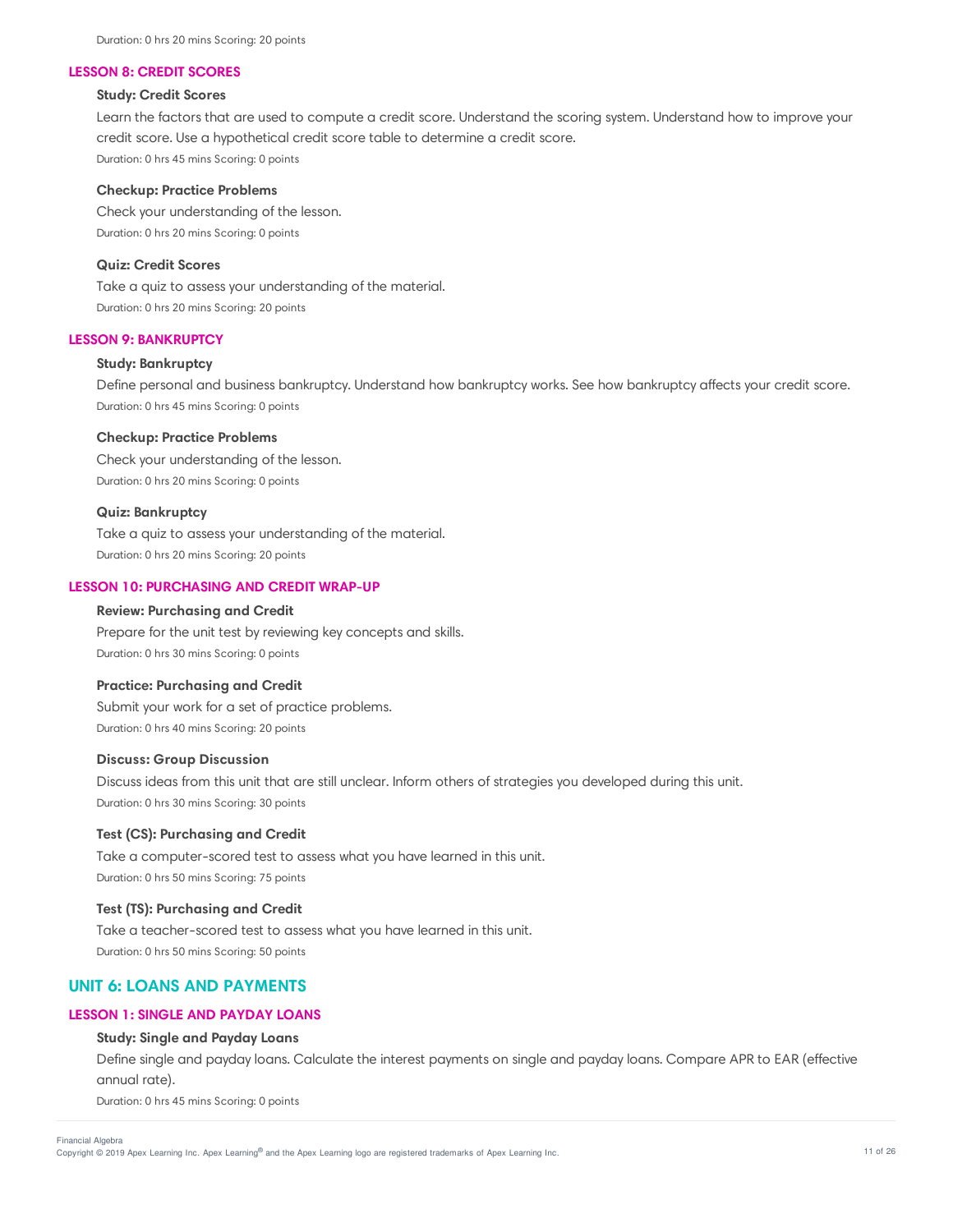#### **Checkup: Practice Problems**

Check your understanding of the lesson. Duration: 0 hrs 20 mins Scoring: 0 points

## **Quiz: Single and Payday Loans**

Take a quiz to assess your understanding of the material. Duration: 0 hrs 20 mins Scoring: 20 points

#### **LESSON 2: INSTALLMENT LOANS AND LAYAWAY**

## **Study: Installment Loans and Layaway**

Understand how installment loans work. Learn the process of buying something on layaway. Calculate the number of weeks needed to pay off debts or purchases. Duration: 0 hrs 45 mins Scoring: 0 points

### **Checkup: Practice Problems**

Check your understanding of the lesson. Duration: 0 hrs 20 mins Scoring: 0 points

# **Quiz: Installment Loans and Layaway**

Take a quiz to assess your understanding of the material. Duration: 0 hrs 20 mins Scoring: 20 points

## **LESSON 3: MONTHLY PAYMENT**

# **Study: Monthly Payment**

Derive and use the monthly payment formula. Learn the term *amortization*. Calculate the rate per period when the compounding period matches the number of payment periods. Duration: 0 hrs 45 mins Scoring: 0 points

#### **Checkup: Practice Problems**

Check your understanding of the lesson. Duration: 0 hrs 20 mins Scoring: 0 points

#### **Quiz: Monthly Payment**

Take a quiz to assess your understanding of the material. Duration: 0 hrs 20 mins Scoring: 20 points

## **LESSON 4: LOAN PRE-APPROVALS**

## **Study: Loan Pre-Approvals**

Use the monthly payment formula to solve for the maximum loan amount. Calculate the rate per period. Duration: 0 hrs 45 mins Scoring: 0 points

#### **Checkup: Practice Problems**

Check your understanding of the lesson. Duration: 0 hrs 20 mins Scoring: 0 points

## **Quiz: Loan Pre-Approvals**

Take a quiz to assess your understanding of the material.

Duration: 0 hrs 20 mins Scoring: 20 points

## **LESSON 5: DEFERRED PAYMENTS**

#### **Study: Deferred Payments**

Explore situations in which there is a deferral of principal and interest payments. Compare the advantages and disadvantages of deferred payments. Consider school loans as a particular example of deferred payments. Duration: 0 hrs 45 mins Scoring: 0 points

#### **Checkup: Practice Problems**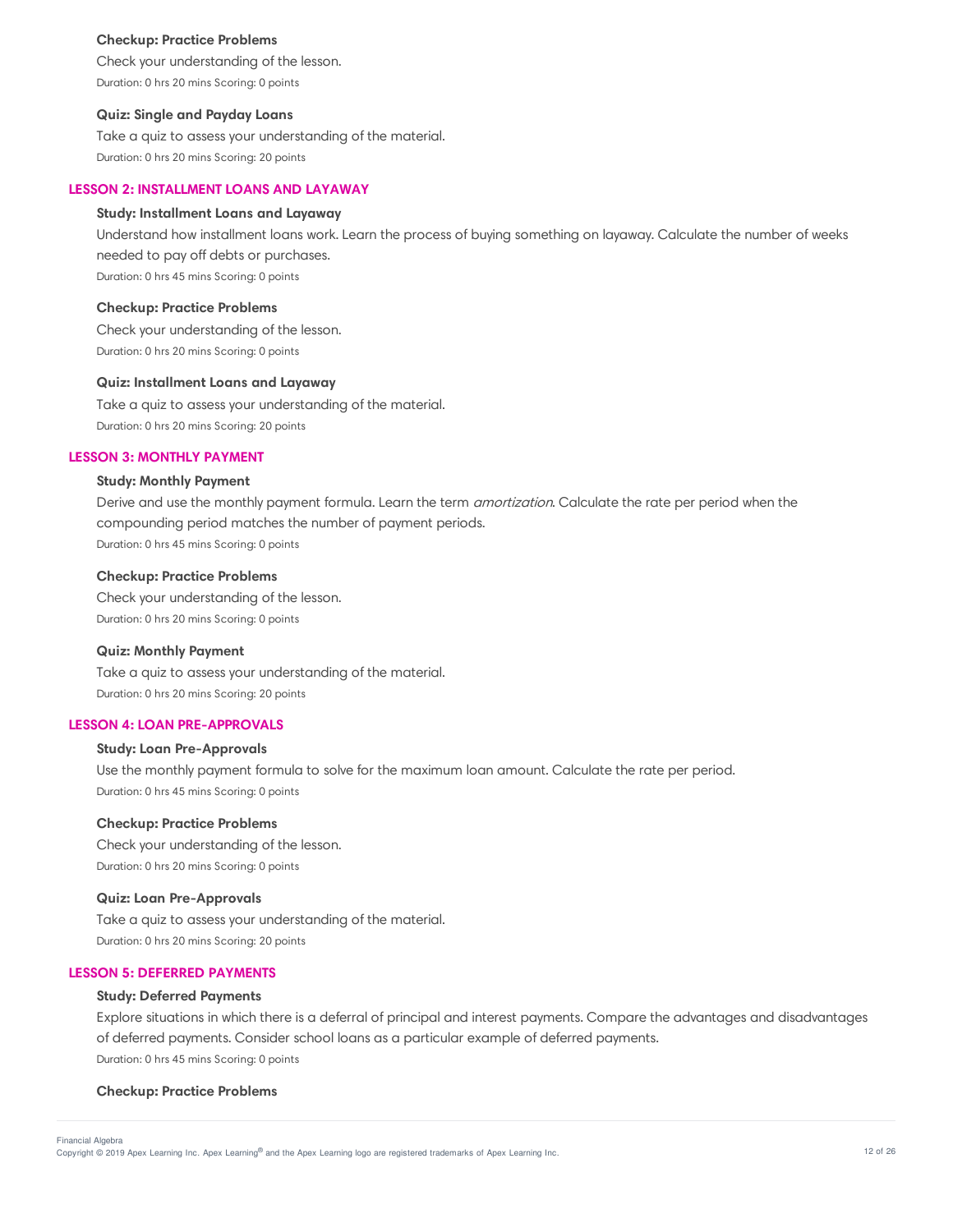Check your understanding of the lesson. Duration: 0 hrs 20 mins Scoring: 0 points

### **Quiz: Deferred Payments**

Take a quiz to assess your understanding of the material. Duration: 0 hrs 20 mins Scoring: 20 points

# **LESSON 6: PAYING OFF**

# **Study: Paying Off**

Use the time-to-pay-off formula. Understand how the log function can be used to solve for variables in exponential expressions. Duration: 0 hrs 45 mins Scoring: 0 points

### **Checkup: Practice Problems**

Check your understanding of the lesson. Duration: 0 hrs 20 mins Scoring: 0 points

## **Quiz: Paying Off**

Take a quiz to assess your understanding of the material. Duration: 0 hrs 20 mins Scoring: 20 points

## **LESSON 7: PREPAYMENT**

## **Study: Prepayment**

Derive the prepayment formula. Understand how prepayment affects the loan. Calculate the amount needed to pay off a loan in a certain time period. Duration: 0 hrs 45 mins Scoring: 0 points

#### **Checkup: Practice Problems**

Check your understanding of the lesson. Duration: 0 hrs 20 mins Scoring: 0 points

#### **Quiz: Prepayment**

Take a quiz to assess your understanding of the material. Duration: 0 hrs 20 mins Scoring: 20 points

#### **LESSON 8: LOANS AND PAYMENTS WRAP-UP**

## **Review: Loans and Payments**

Prepare for the unit test by reviewing key concepts and skills. Duration: 0 hrs 30 mins Scoring: 0 points

#### **Practice: Loans and Payments**

Submit your work for a set of practice problems. Duration: 0 hrs 40 mins Scoring: 20 points

#### **Discuss: Group Discussion**

Discuss ideas from this unit that are still unclear. Inform others of strategies you developed during this unit. Duration: 0 hrs 30 mins Scoring: 30 points

#### **Test (CS): Loans and Payments**

Take a computer-scored test to assess what you have learned in this unit. Duration: 0 hrs 50 mins Scoring: 75 points

#### **Test (TS): Loans and Payments**

Take a teacher-scored test to assess what you have learned in this unit. Duration: 0 hrs 50 mins Scoring: 50 points

# **UNIT 7: SEMESTER 1 REVIEW AND EXAM**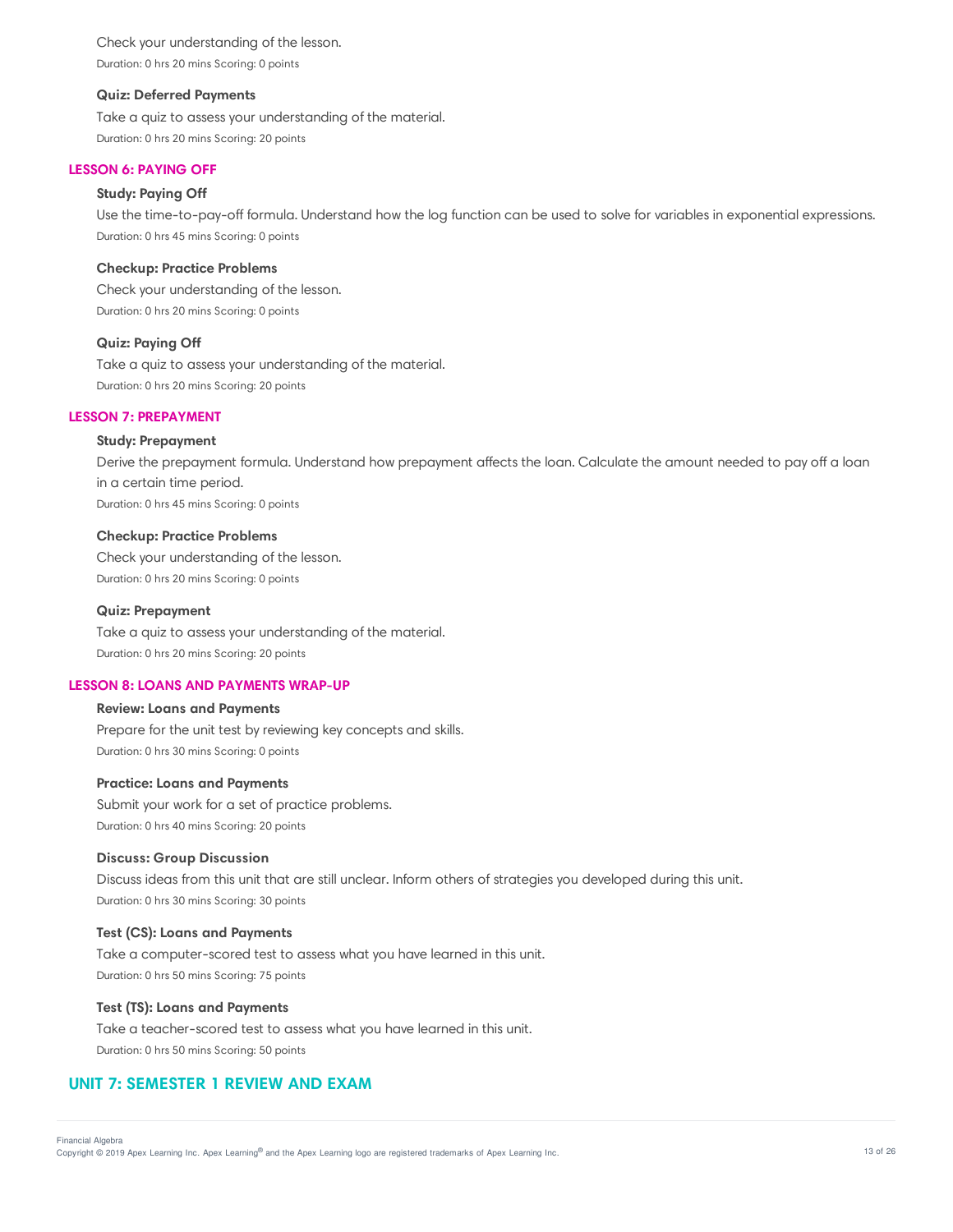#### **LESSON 1: SEMESTER 1 REVIEW AND EXAM**

#### **Review: Semester 1 Review**

Prepare for the semester exam by reviewing key concepts covered in this semester.

Duration: 0 hrs 45 mins Scoring: 0 points

#### **Exam: Semester 1 Exam**

Take a computer-scored exam to demonstrate your mastery of concepts and skills covered in this semester. Duration: 0 hrs 50 mins Scoring: 180 points

# **UNIT 8: CAR OWNERSHIP**

# **LESSON 1: CAR LEASING**

# **Study: Car Leasing**

Understand the terms of a car lease. Factor the total payment, including the amount due at signing. Understand the required insurance for a car lease. Duration: 0 hrs 45 mins Scoring: 0 points

## **Checkup: Practice Problems**

Check your understanding of the lesson. Duration: 0 hrs 20 mins Scoring: 0 points

## **Quiz: Car Leasing**

Take a quiz to assess your understanding of the material. Duration: 0 hrs 20 mins Scoring: 20 points

# **LESSON 2: CAR RENTING AND SHARING**

## **Study: Car Renting**

Calculate the total cost of renting a car. Compare the cost of renting to leasing. Duration: 0 hrs 45 mins Scoring: 0 points

#### **Checkup: Practice Problems**

Check your understanding of the lesson. Duration: 0 hrs 20 mins Scoring: 0 points

#### **Quiz: Car Renting**

Take a quiz to assess your understanding of the material. Duration: 0 hrs 20 mins Scoring: 20 points

## **LESSON 3: CAR DEALERS**

## **Study: Car Dealers**

Understand how car dealerships calculate cost. Compute the dealer markup. Make calculations based on trade-ins. Investigate financing a car purchase. Duration: 0 hrs 45 mins Scoring: 0 points

#### **Checkup: Practice Problems**

Check your understanding of the lesson. Duration: 0 hrs 20 mins Scoring: 0 points

## **Quiz: Car Dealers**

Take a quiz to assess your understanding of the material. Duration: 0 hrs 20 mins Scoring: 20 points

#### **LESSON 4: PAYMENTS**

## **Study: Payments**

Compute the total cost of a car purchase. Compute the monthly payment. Investigate the effect of a down payment on the total cost and monthly payment.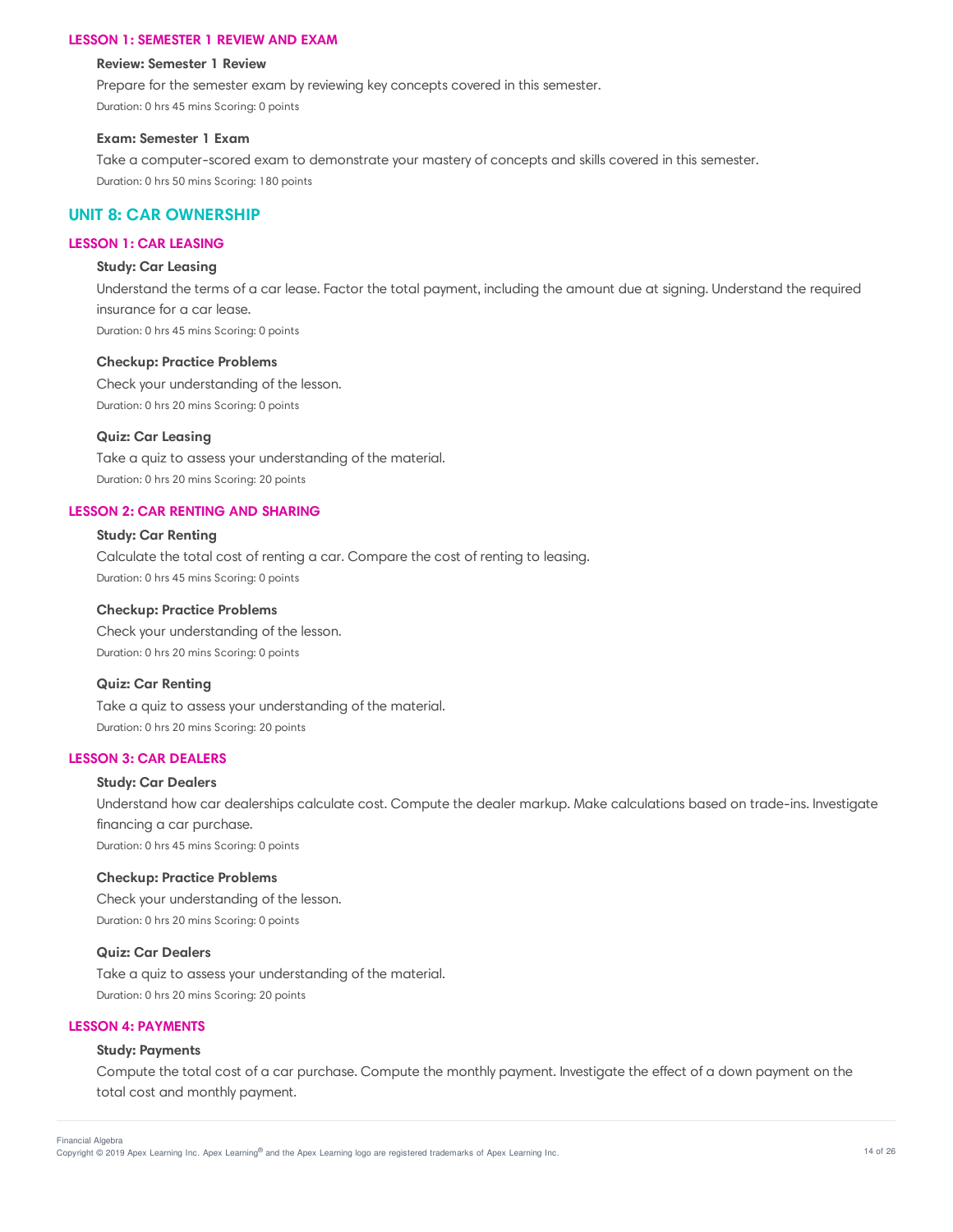Duration: 0 hrs 45 mins Scoring: 0 points

#### **Checkup: Practice Problems**

Check your understanding of the lesson. Duration: 0 hrs 20 mins Scoring: 0 points

#### **Quiz: Payments**

Take a quiz to assess your understanding of the material. Duration: 0 hrs 20 mins Scoring: 20 points

#### **LESSON 5: DEALER INCENTIVES**

#### **Study: Dealer Incentives**

Investigate various dealer incentives such as cash back, rebates, low APRs, and balloon payments. Calculate the effect of dealer incentives on the total cost. Duration: 0 hrs 45 mins Scoring: 0 points

#### **Checkup: Practice Problems**

Check your understanding of the lesson. Duration: 0 hrs 20 mins Scoring: 0 points

#### **Quiz: Dealer Incentives**

Take a quiz to assess your understanding of the material. Duration: 0 hrs 20 mins Scoring: 20 points

## **LESSON 6: OWNING AND OPERATING**

# **Study: Owning and Operating**

Explore the cost to maintain and use an automobile. Perform calculations based on MPG and cost per mile. Incorporate the cost of insurance into the total cost of owning and operating a vehicle. Duration: 0 hrs 45 mins Scoring: 0 points

#### **Checkup: Practice Problems**

Check your understanding of the lesson. Duration: 0 hrs 20 mins Scoring: 0 points

# **Quiz: Owning and Operating**

Take a quiz to assess your understanding of the material. Duration: 0 hrs 20 mins Scoring: 20 points

# **LESSON 7: EQUITY AND DEPRECIATION**

#### **Study: Equity and Depreciation**

Define the concepts of equity and depreciation. Understand that equity decreases as the automobile depreciates. Duration: 0 hrs 45 mins Scoring: 0 points

## **Checkup: Practice Problems**

Check your understanding of the lesson. Duration: 0 hrs 20 mins Scoring: 0 points

#### **Quiz: Equity and Depreciation**

Take a quiz to assess your understanding of the material. Duration: 0 hrs 20 mins Scoring: 20 points

# **LESSON 8: PLANNING A TRIP**

#### **Study: Planning a Trip**

Use maps to estimate the total mileage of a trip. Use the total miles to compute the cost of gasoline. Duration: 0 hrs 45 mins Scoring: 0 points

#### **Checkup: Practice Problems**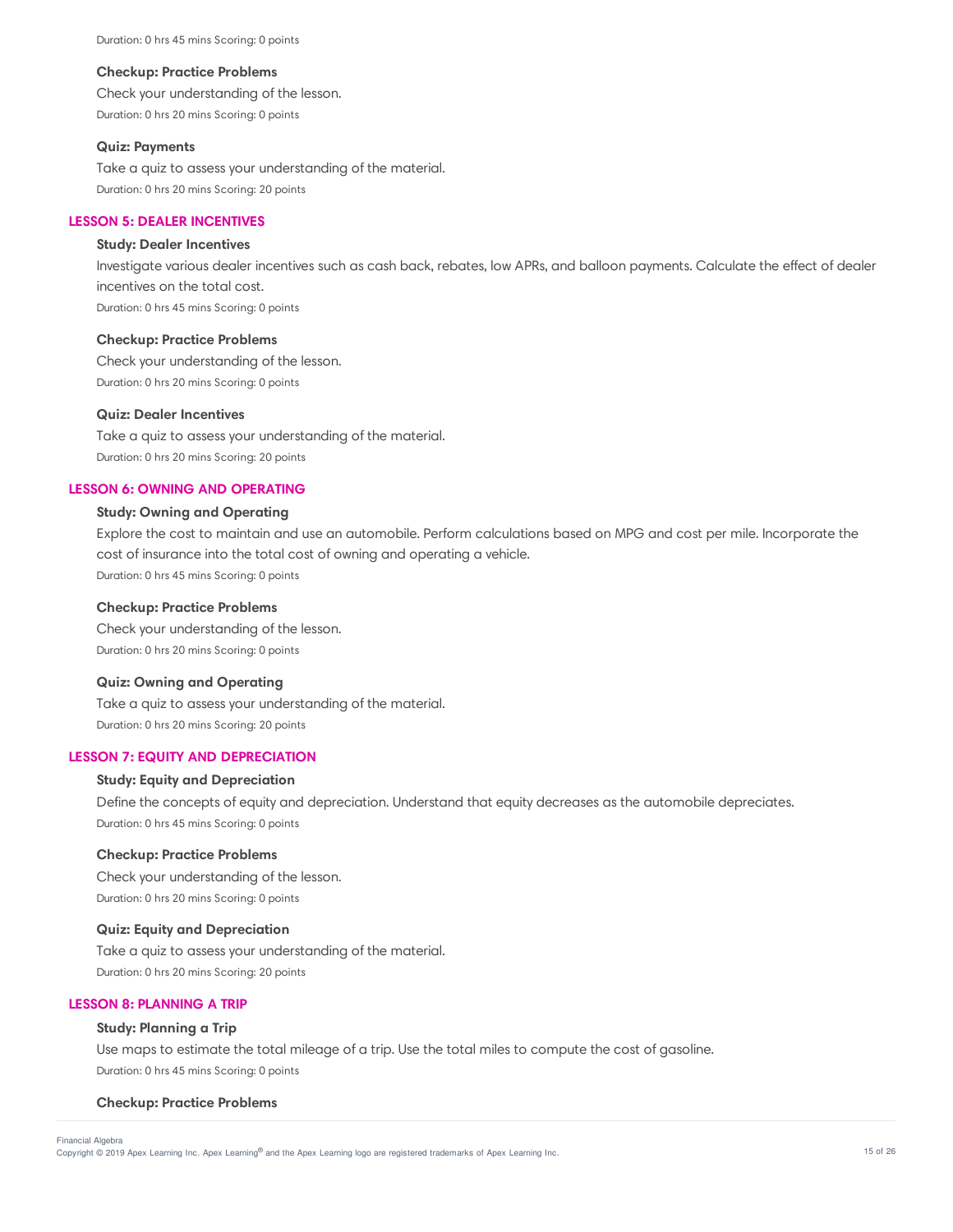Check your understanding of the lesson. Duration: 0 hrs 20 mins Scoring: 0 points

## **Quiz: Planning a Trip**

Take a quiz to assess your understanding of the material. Duration: 0 hrs 20 mins Scoring: 20 points

# **LESSON 9: TOTAL TRIP EXPENSES**

# **Study: Total Trip Expenses**

Compute the total cost of a trip, including an estimation of lodging, gas, food, and entertainment. Duration: 0 hrs 45 mins Scoring: 0 points

## **Checkup: Practice Problems**

Check your understanding of the lesson. Duration: 0 hrs 20 mins Scoring: 0 points

## **Quiz: Total Trip Expenses**

Take a quiz to assess your understanding of the material. Duration: 0 hrs 20 mins Scoring: 20 points

### **LESSON 10: CAR OWNERSHIP WRAP-UP**

# **Review: Car Ownership**

Prepare for the unit test by reviewing key concepts and skills. Duration: 0 hrs 30 mins Scoring: 0 points

# **Practice: Car Ownership**

Submit your work for a set of practice problems. Duration: 0 hrs 40 mins Scoring: 20 points

## **Discuss: Group Discussion**

Discuss ideas from this unit that are still unclear. Inform others of strategies you developed during this unit. Duration: 0 hrs 30 mins Scoring: 30 points

# **Test (CS): Car Ownership**

Take a computer-scored test to assess what you have learned in this unit. Duration: 0 hrs 50 mins Scoring: 75 points

## **Test (TS): Car Ownership**

Take a teacher-scored test to assess what you have learned in this unit. Duration: 0 hrs 50 mins Scoring: 50 points

# **UNIT 9: HOME OWNERSHIP**

#### **LESSON 1: SELECTING A HOUSE: FAIRLY PRICED?**

### **Study: Selecting a House: Fairly Priced?**

Investigate house pricing. Use linear regression to estimate the price based on square feet. Calculate the cost per square foot. Duration: 0 hrs 45 mins Scoring: 0 points

# **Checkup: Practice Problems**

Check your understanding of the lesson. Duration: 0 hrs 20 mins Scoring: 0 points

#### **Quiz: Selecting a House: Fairly Priced?**

Take a quiz to assess your understanding of the material. Duration: 0 hrs 20 mins Scoring: 20 points

# **LESSON 2: MORTGAGES: FIXED RATE**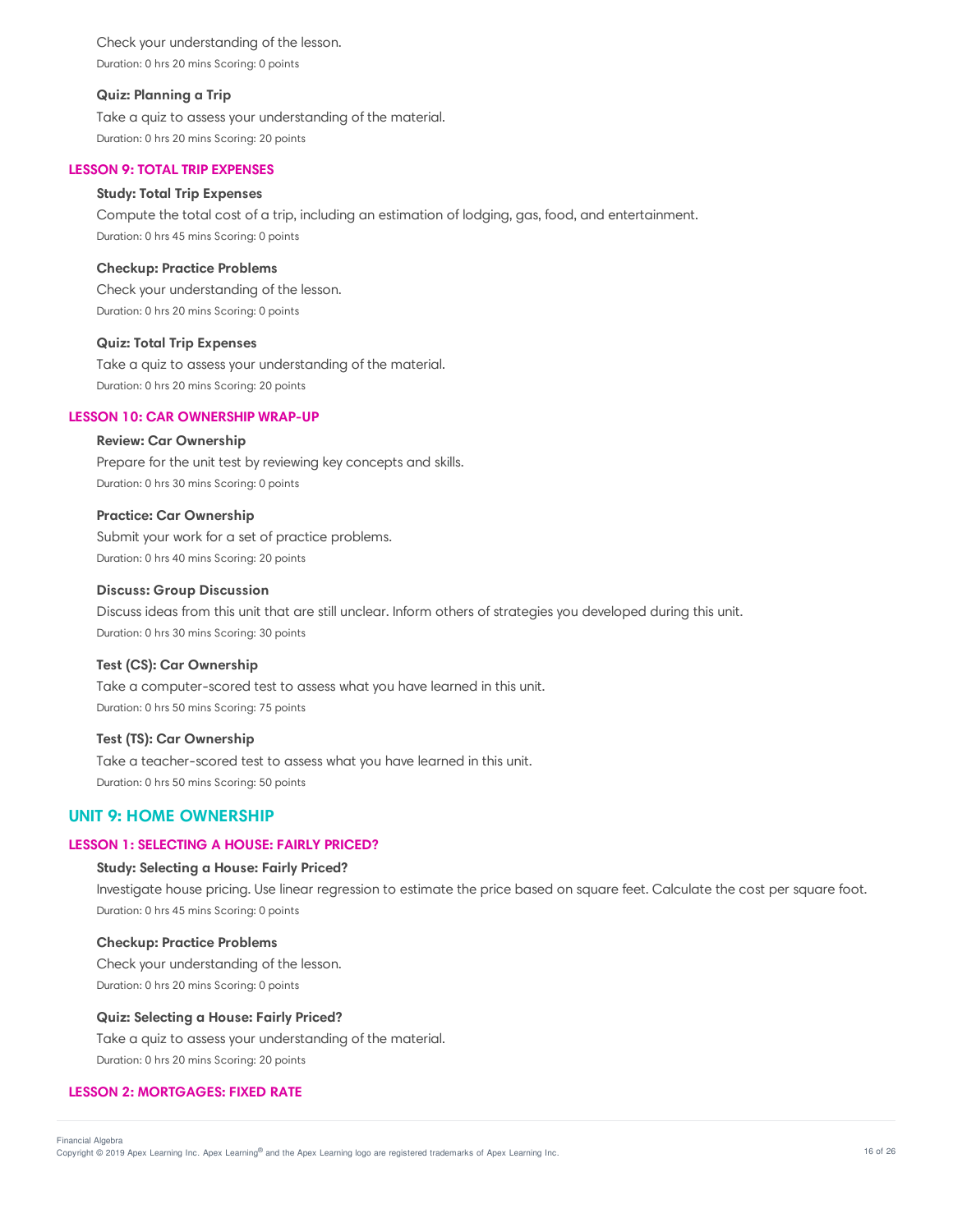## **Study: Mortgages: Fixed Rate**

Define a fixed-rate mortgage. Calculate monthly payment based on the interest rate, compounding period, and length of the loan.

Duration: 0 hrs 45 mins Scoring: 0 points

#### **Checkup: Practice Problems**

Check your understanding of the lesson. Duration: 0 hrs 20 mins Scoring: 0 points

#### **Quiz: Mortgages: Fixed Rate**

Take a quiz to assess your understanding of the material. Duration: 0 hrs 20 mins Scoring: 20 points

## **LESSON 3: MORTGAGES: VARIABLE RATE**

# **Study: Mortgages: Variable Rate**

Define variable-rate mortgages. Use the monthly payment formula to calculate the effects of a rate increase. Duration: 0 hrs 45 mins Scoring: 0 points

#### **Checkup: Practice Problems**

Check your understanding of the lesson. Duration: 0 hrs 20 mins Scoring: 0 points

#### **Quiz: Mortgages: Variable Rate**

Take a quiz to assess your understanding of the material. Duration: 0 hrs 20 mins Scoring: 20 points

# **LESSON 4: MULTIPLE MORTGAGES AND REFINANCING**

## **Study: Multiple Mortgages and Refinancing**

Explore the 80/20 mortgage, which allows for no down payment. Investigate a scenario in which refinancing is optimal. Duration: 0 hrs 45 mins Scoring: 0 points

#### **Checkup: Practice Problems**

Check your understanding of the lesson. Duration: 0 hrs 20 mins Scoring: 0 points

#### **Quiz: Multiple Mortgages and Refinancing**

Take a quiz to assess your understanding of the material. Duration: 0 hrs 20 mins Scoring: 20 points

# **LESSON 5: DISCOUNTS**

## **Study: Discounts**

Understand how discount points lower a mortgage rate. Duration: 0 hrs 45 mins Scoring: 0 points

#### **Checkup: Practice Problems**

Check your understanding of the lesson. Duration: 0 hrs 20 mins Scoring: 0 points

## **Quiz: Discounts**

Take a quiz to assess your understanding of the material. Duration: 0 hrs 20 mins Scoring: 20 points

## **LESSON 6: BALLOON MORTGAGES**

# **Study: Balloon Mortgages**

Understand how balloon mortgages work. Calculate the cost of exercising the reset option. Explore the costs and benefits of using a balloon mortgage.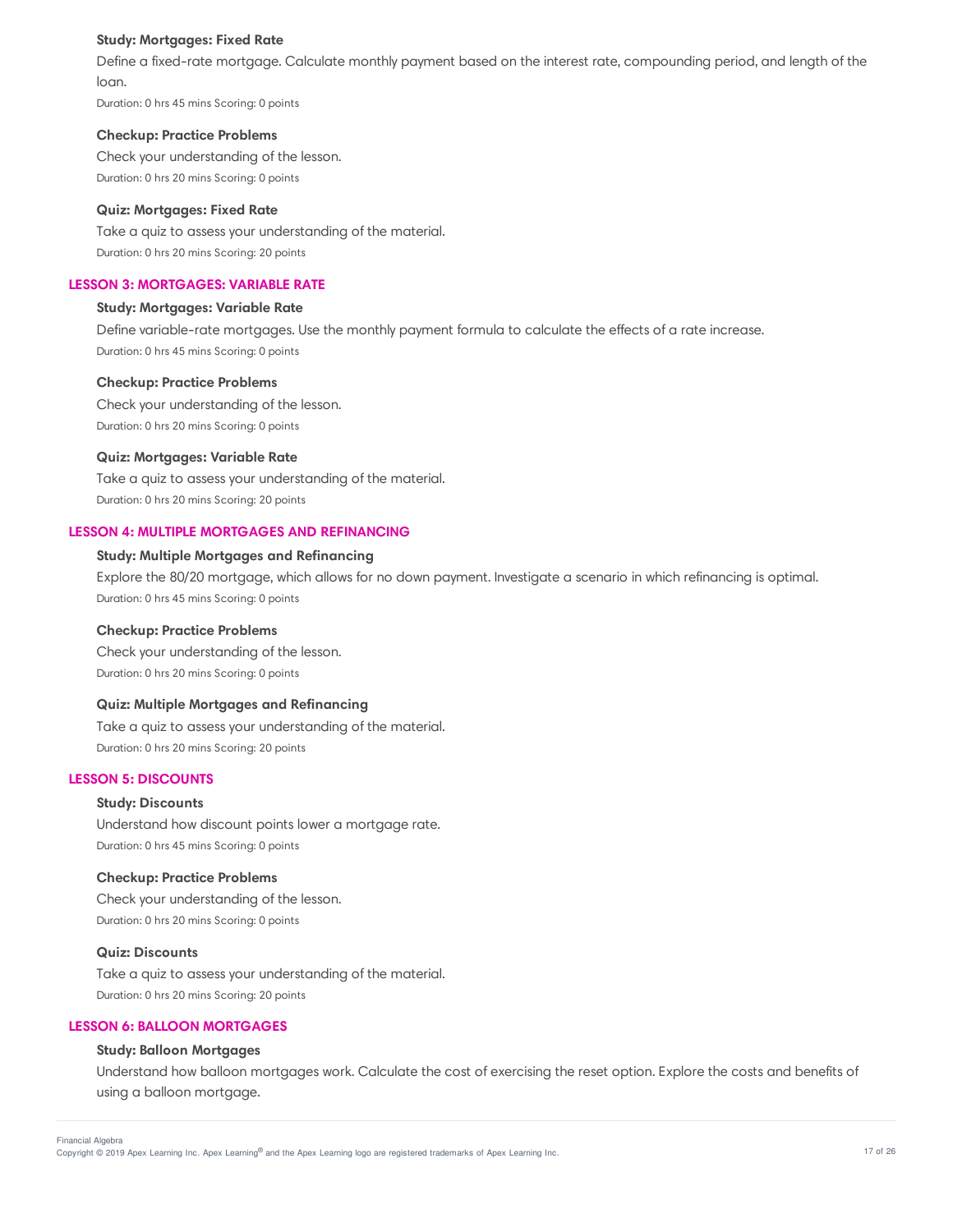Duration: 0 hrs 45 mins Scoring: 0 points

#### **Checkup: Practice Problems**

Check your understanding of the lesson. Duration: 0 hrs 20 mins Scoring: 0 points

#### **Quiz: Balloon Mortgages**

Take a quiz to assess your understanding of the material. Duration: 0 hrs 20 mins Scoring: 20 points

## **LESSON 7: ADDITIONAL COSTS: FEES**

#### **Study: Additional Costs: Fees**

Understand the additional fees associated with a house purchase. Understand processing fees, loan-level price adjustments, and appraisal fees.

Duration: 0 hrs 45 mins Scoring: 0 points

#### **Checkup: Practice Problems**

Check your understanding of the lesson. Duration: 0 hrs 20 mins Scoring: 0 points

#### **Quiz: Additional Costs: Fees**

Take a quiz to assess your understanding of the material. Duration: 0 hrs 20 mins Scoring: 20 points

## **LESSON 8: ADDITIONAL COSTS: ESCROW**

# **Study: Additional Costs: Escrow**

Understand the role of escrow in financing a house. Calculate the additional costs of PMI, taxes, and homeowners insurance. Duration: 0 hrs 45 mins Scoring: 0 points

#### **Checkup: Practice Problems**

Check your understanding of the lesson. Duration: 0 hrs 20 mins Scoring: 0 points

## **Quiz: Additional Costs: Escrow**

Take a quiz to assess your understanding of the material. Duration: 0 hrs 20 mins Scoring: 20 points

# **LESSON 9: TOTAL HOUSING PAYMENTS**

## **Study: Total Housing Payments**

Compute total housing payments, taking mortgage, additional fees, and escrow into account. Duration: 0 hrs 45 mins Scoring: 0 points

# **Checkup: Practice Problems**

Check your understanding of the lesson. Duration: 0 hrs 20 mins Scoring: 0 points

### **Quiz: Total Housing Payments**

Take a quiz to assess your understanding of the material. Duration: 0 hrs 20 mins Scoring: 20 points

# **LESSON 10: PAYING OFF A MORTGAGE**

#### **Study: Paying Off a Mortgage**

Calculate the time to pay off a mortgage. Understand the effect of making one extra payment a year. Duration: 0 hrs 45 mins Scoring: 0 points

### **Checkup: Practice Problems**

Check your understanding of the lesson.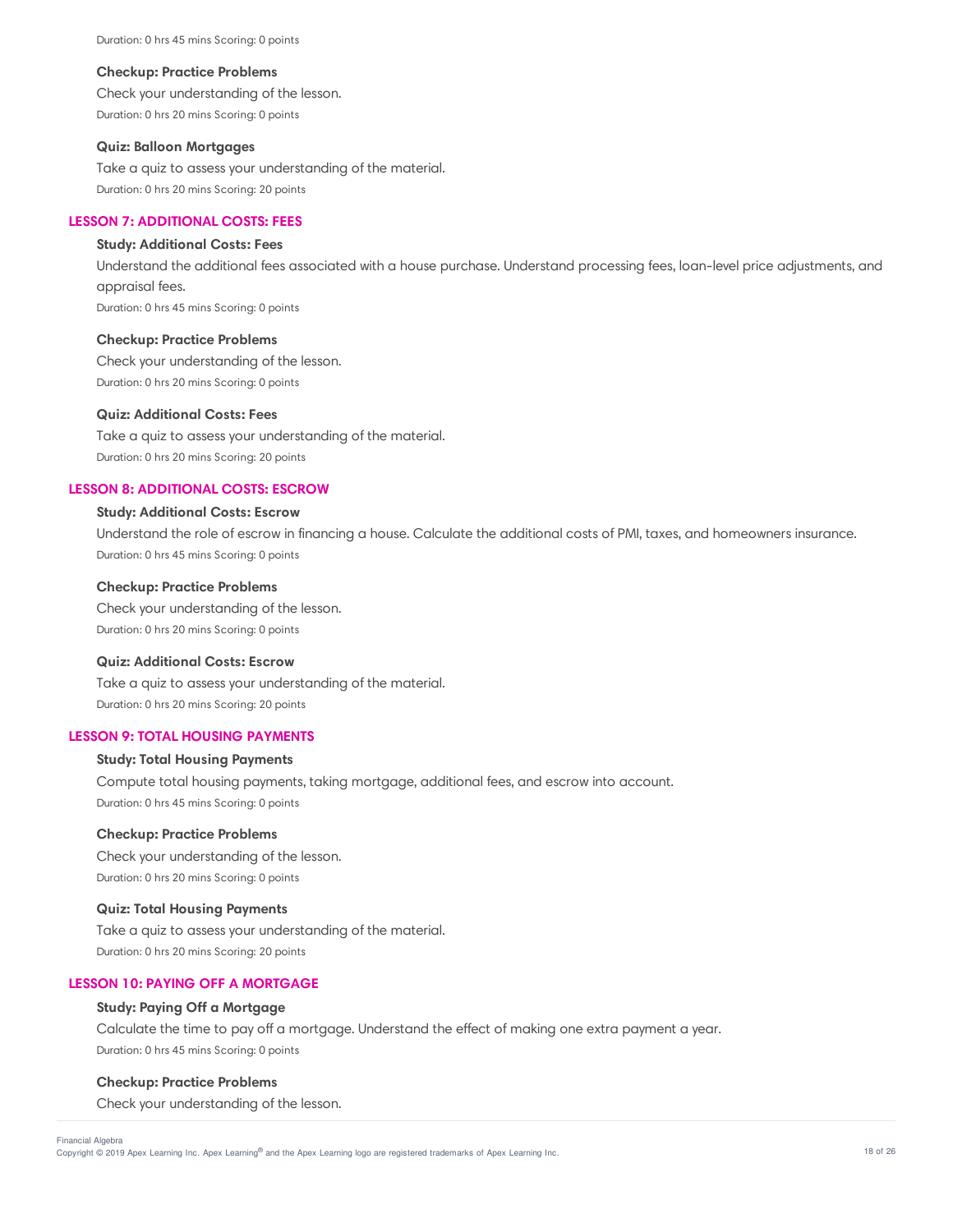Duration: 0 hrs 20 mins Scoring: 0 points

## **Quiz: Paying Off a Mortgage**

Take a quiz to assess your understanding of the material. Duration: 0 hrs 20 mins Scoring: 20 points

## **LESSON 11: HOME OWNERSHIP WRAP-UP**

#### **Review: Home Ownership**

Prepare for the unit test by reviewing key concepts and skills. Duration: 0 hrs 30 mins Scoring: 0 points

#### **Practice: Home Ownership**

Submit your work for a set of practice problems. Duration: 0 hrs 40 mins Scoring: 20 points

#### **Discuss: Group Discussion**

Discuss ideas from this unit that are still unclear. Inform others of strategies you developed during this unit. Duration: 0 hrs 30 mins Scoring: 30 points

## **Test (CS): Home Ownership**

Take a computer-scored test to assess what you have learned in this unit. Duration: 0 hrs 50 mins Scoring: 75 points

#### **Test (TS): Home Ownership**

Take a teacher-scored test to assess what you have learned in this unit. Duration: 0 hrs 50 mins Scoring: 50 points

# **UNIT 10: INSURANCE AND RETIREMENT**

# **LESSON 1: CAR INSURANCE PREMIUMS**

#### **Study: Car Insurance Premiums**

Understand how annual insurance premiums are determined. Duration: 0 hrs 45 mins Scoring: 0 points

#### **Checkup: Practice Problems**

Check your understanding of the lesson. Duration: 0 hrs 20 mins Scoring: 0 points

## **Quiz: Car Insurance Premiums**

Take a quiz to assess your understanding of the material. Duration: 0 hrs 20 mins Scoring: 20 points

# **LESSON 2: SUGGESTED PREMIUM**

# **Study: Suggested Premium**

Explore how an insurance provider calculates a suggested premium. Duration: 0 hrs 45 mins Scoring: 0 points

## **Checkup: Practice Problems**

Check your understanding of the lesson. Duration: 0 hrs 20 mins Scoring: 0 points

## **Quiz: Suggested Premium**

Take a quiz to assess your understanding of the material. Duration: 0 hrs 20 mins Scoring: 20 points

#### **LESSON 3: PROPERTY AND RENTERS INSURANCE**

#### **Study: Property and Renters Insurance**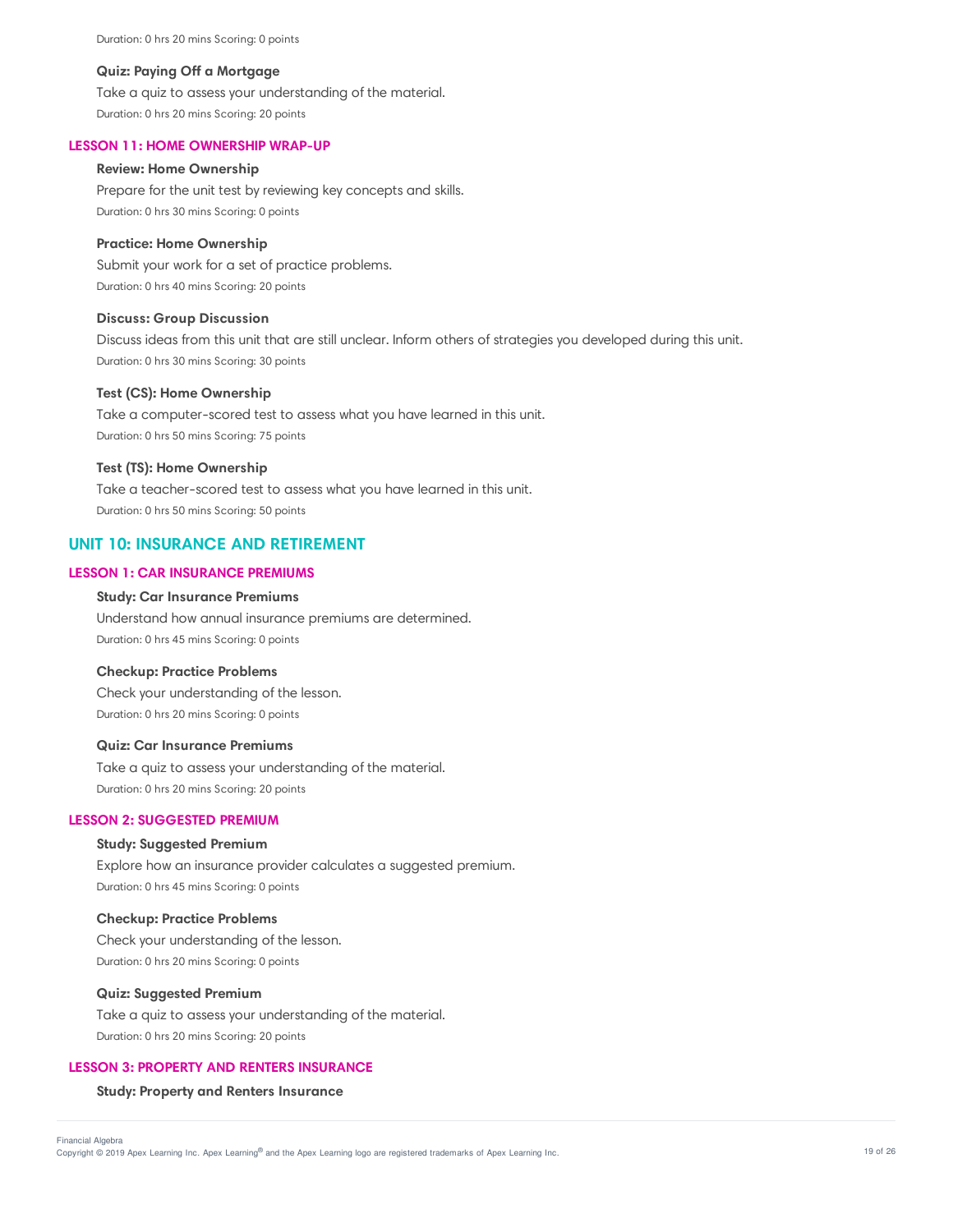Understand the need for property insurance. Calculate the additional cost of property or renters insurance. Duration: 0 hrs 45 mins Scoring: 0 points

## **Checkup: Practice Problems**

Check your understanding of the lesson. Duration: 0 hrs 20 mins Scoring: 0 points

#### **Quiz: Property and Renters Insurance**

Take a quiz to assess your understanding of the material. Duration: 0 hrs 20 mins Scoring: 20 points

### **LESSON 4: LIFE INSURANCE**

# **Study: Life Insurance**

Learn how life insurance works. Determine the amount of insurance needed by considering salary replacement versus income needed. Duration: 0 hrs 45 mins Scoring: 0 points

#### **Checkup: Practice Problems**

Check your understanding of the lesson. Duration: 0 hrs 20 mins Scoring: 0 points

# **Quiz: Life Insurance**

Take a quiz to assess your understanding of the material. Duration: 0 hrs 20 mins Scoring: 20 points

# **LESSON 5: CALCULATING LIFE INSURANCE PREMIUMS**

## **Study: Calculating Life Insurance Premiums**

Understand how mortality tables are used to calculate premiums. Duration: 0 hrs 45 mins Scoring: 0 points

#### **Checkup: Practice Problems**

Check your understanding of the lesson. Duration: 0 hrs 20 mins Scoring: 0 points

## **Quiz: Calculating Life Insurance Premiums**

Take a quiz to assess your understanding of the material. Duration: 0 hrs 20 mins Scoring: 20 points

#### **LESSON 6: RETIREMENT ACCOUNTS**

## **Study: Retirement Accounts**

Understand IRA accounts and 401(k) plans. Compare IRAs to 401(k) plans with matching employer contributions. Duration: 0 hrs 45 mins Scoring: 0 points

#### **Checkup: Practice Problems**

Check your understanding of the lesson. Duration: 0 hrs 20 mins Scoring: 0 points

## **Quiz: Retirement**

Take a quiz to assess your understanding of the material. Duration: 0 hrs 20 mins Scoring: 20 points

#### **LESSON 7: INSURANCE AND RETIREMENT WRAP-UP**

#### **Review: Insurance and Retirement**

Prepare for the unit test by reviewing key concepts and skills. Duration: 0 hrs 30 mins Scoring: 0 points

#### **Practice: Insurance and Retirement**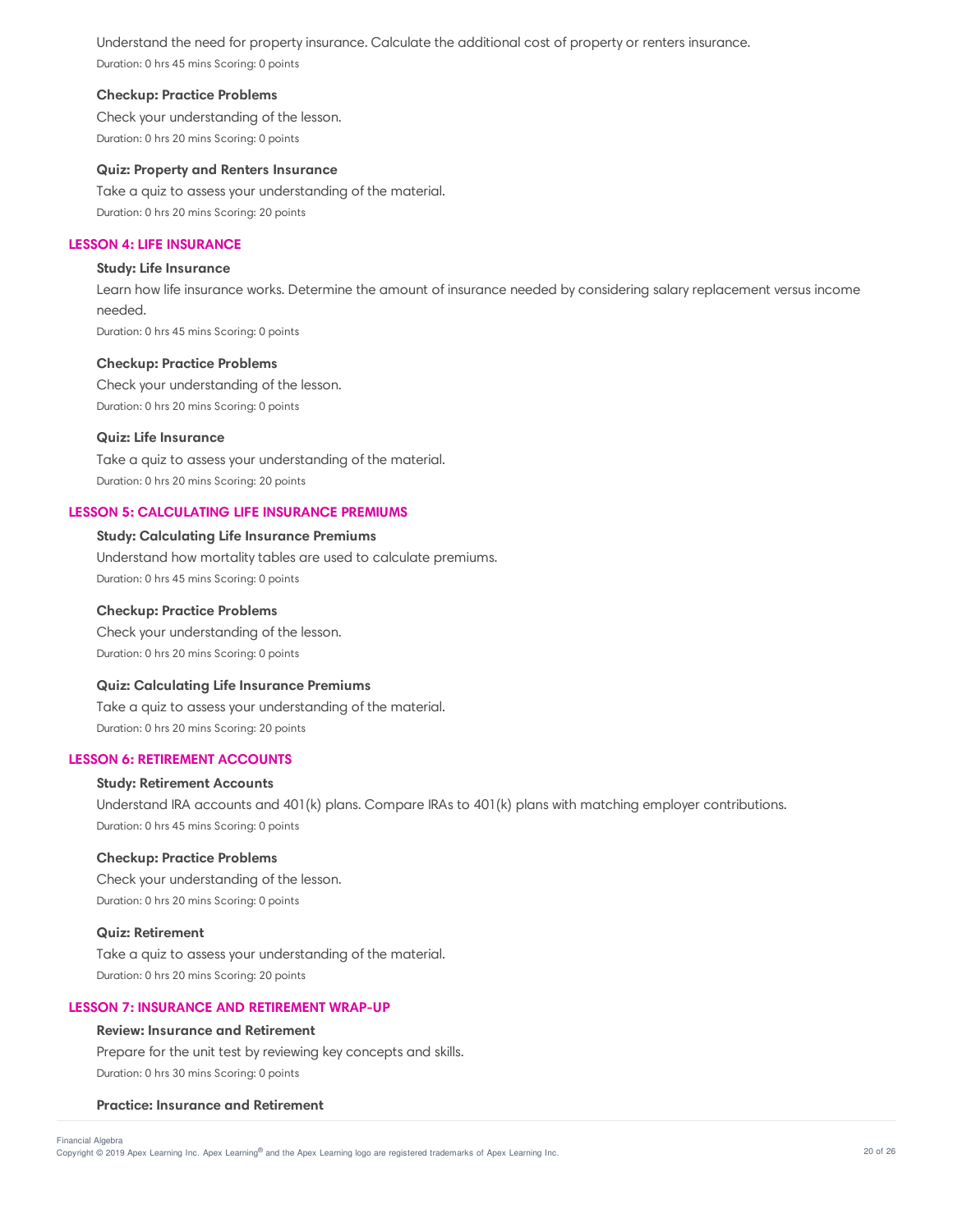Submit your work for a set of practice problems. Duration: 0 hrs 40 mins Scoring: 25 points

## **Discuss: Group Discussion**

Discuss ideas from this unit that are still unclear. Inform others of strategies you developed during this unit. Duration: 0 hrs 30 mins Scoring: 30 points

### **Test (CS): Insurance and Retirement**

Take a computer-scored test to assess what you have learned in this unit. Duration: 0 hrs 50 mins Scoring: 75 points

## **Test (TS): Insurance and Retirement**

Take a teacher-scored test to assess what you have learned in this unit. Duration: 0 hrs 50 mins Scoring: 50 points

# **UNIT 11: INVESTMENTS**

#### **LESSON 1: CDS**

# **Study: CDs**

Understand the function of a CD. Compare CDs to savings accounts. Perform calculations concerning tax deferral and early termination fees.

Duration: 0 hrs 45 mins Scoring: 0 points

#### **Checkup: Practice Problems**

Check your understanding of the lesson. Duration: 0 hrs 20 mins Scoring: 0 points

## **Quiz: CDs**

Take a quiz to assess your understanding of the material. Duration: 0 hrs 20 mins Scoring: 20 points

### **LESSON 2: ANNUITIES**

#### **Study: Annuities**

Define an annuity. Perform calculations using the time value of money equation. Perform calculations concerning tax and early termination fees.

Duration: 0 hrs 45 mins Scoring: 0 points

# **Checkup: Practice Problems**

Check your understanding of the lesson. Duration: 0 hrs 20 mins Scoring: 0 points

### **Quiz: Annuities**

Take a quiz to assess your understanding of the material. Duration: 0 hrs 20 mins Scoring: 20 points

### **LESSON 3: BONDS**

### **Study: Bonds**

Understand the definition of a bond. Calculate the coupon of a bond. Duration: 0 hrs 45 mins Scoring: 0 points

### **Checkup: Practice Problems**

Check your understanding of the lesson. Duration: 0 hrs 20 mins Scoring: 0 points

# **Quiz: Bonds**

Take a quiz to assess your understanding of the material. Duration: 0 hrs 20 mins Scoring: 20 points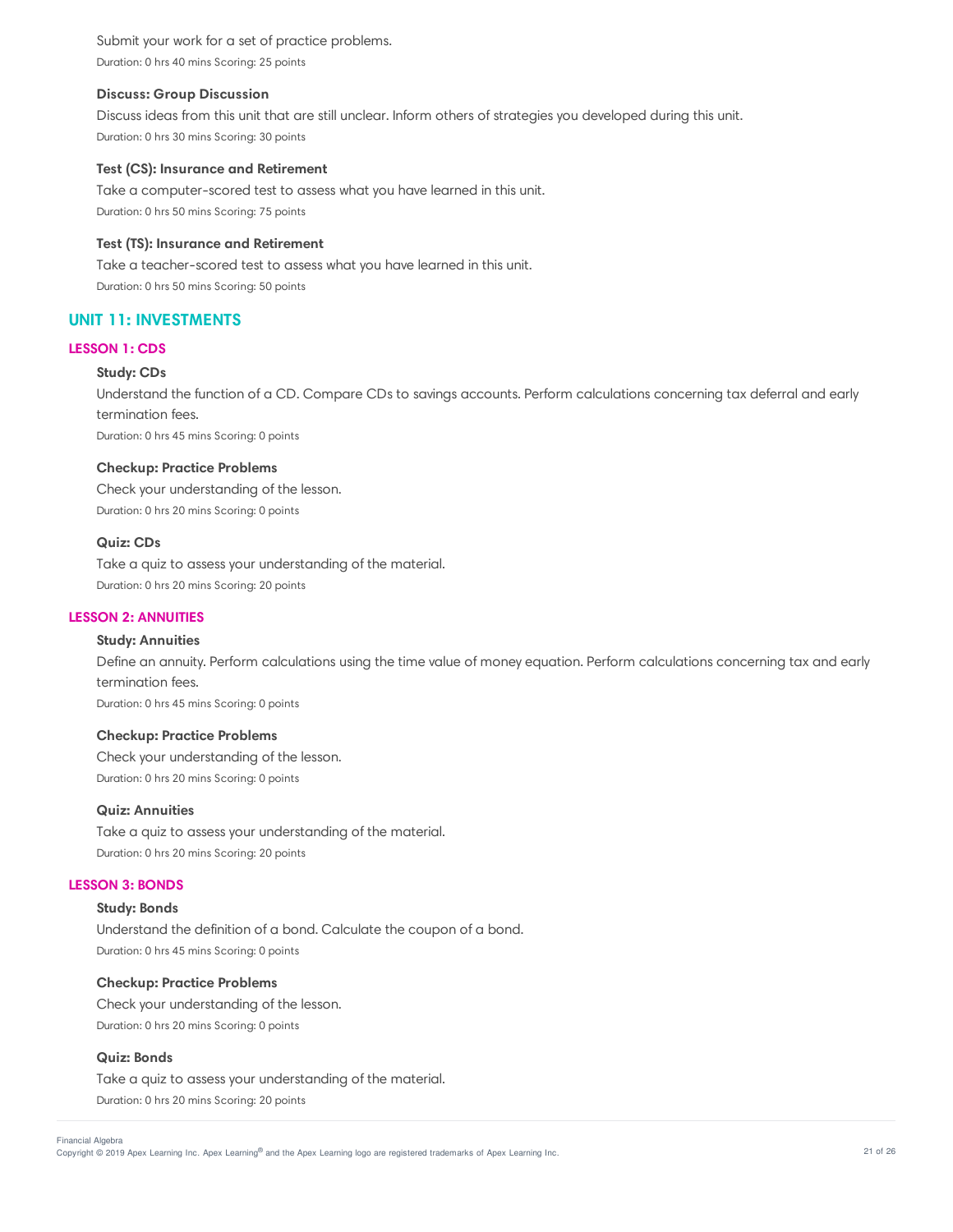#### **LESSON 4: STOCKS**

## **Study: Stocks**

Understand the difference between a stock and a bond. Learn how to read a stock page. Learn the process of buying and selling stock. Understand the taxation of stocks. Duration: 0 hrs 45 mins Scoring: 0 points

#### **Checkup: Practice Problems**

Check your understanding of the lesson. Duration: 0 hrs 20 mins Scoring: 0 points

## **Quiz: Stocks**

Take a quiz to assess your understanding of the material. Duration: 0 hrs 20 mins Scoring: 20 points

# **LESSON 5: THE STOCK MARKET**

# **Study: The Stock Market**

Study the rate of change of a stock. Learn how stock indices are created. Explore the Dow Jones, the Standard and Poor's 500, and the Nasdaq. Learn the definition of a mutual fund. Duration: 0 hrs 45 mins Scoring: 0 points

#### **Checkup: Practice Problems**

Check your understanding of the lesson. Duration: 0 hrs 20 mins Scoring: 0 points

## **Quiz: The Stock Market**

Take a quiz to assess your understanding of the material. Duration: 0 hrs 20 mins Scoring: 20 points

# **LESSON 6: PREDICTION**

## **Study: Prediction**

Use linear and exponential regression to model stock prices. Understand that stocks behave randomly. Duration: 0 hrs 45 mins Scoring: 0 points

#### **Checkup: Practice Problems**

Check your understanding of the lesson. Duration: 0 hrs 20 mins Scoring: 0 points

## **Quiz: Prediction**

Take a quiz to assess your understanding of the material. Duration: 0 hrs 20 mins Scoring: 20 points

# **LESSON 7: PERIODIC INVESTMENT**

# **Study: Periodic Investment**

Understand how dollar cost averaging works as an investment strategy. Duration: 0 hrs 45 mins Scoring: 0 points

## **Checkup: Practice Problems**

Check your understanding of the lesson. Duration: 0 hrs 20 mins Scoring: 0 points

# **Quiz: Periodic Investment**

Take a quiz to assess your understanding of the material. Duration: 0 hrs 20 mins Scoring: 20 points

## **LESSON 8: RETIREMENT AND PERIODIC INVESTMENT**

#### **Study: Retirement**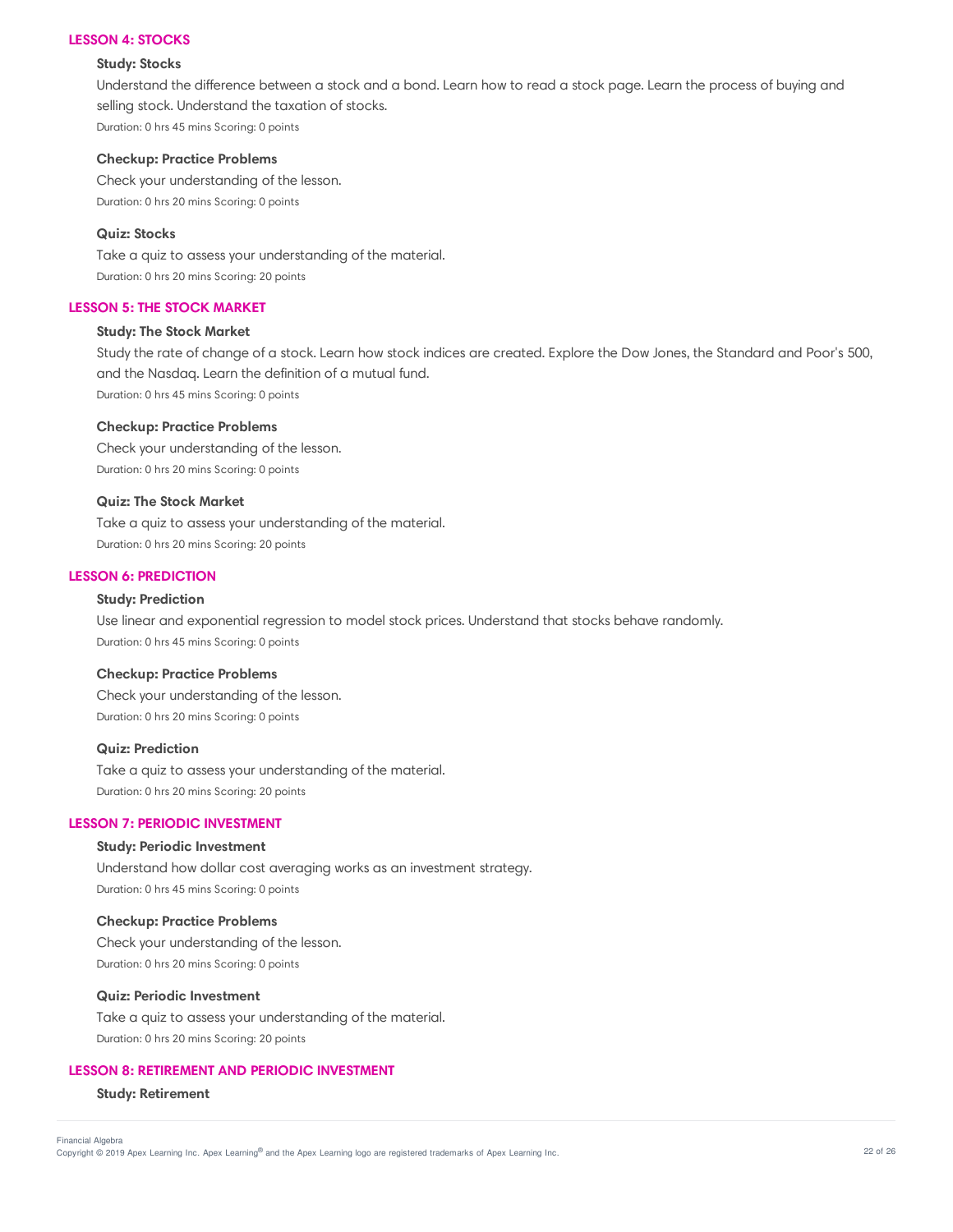Compare IRAs and 401(k)s. Understand the difference between traditional and Roth IRAs. Duration: 0 hrs 45 mins Scoring: 0 points

## **Checkup: Practice Problems**

Check your understanding of the lesson. Duration: 0 hrs 20 mins Scoring: 0 points

# **Quiz: Retirement**

Take a quiz to assess your understanding of the material. Duration: 0 hrs 20 mins Scoring: 20 points

# **LESSON 9: INDIVIDUAL NET WORTH**

## **Study: Individual Net Worth**

Learn how to calculate individual net worth. Define a liability and compute total liabilities. Duration: 0 hrs 45 mins Scoring: 0 points

# **Checkup: Practice Problems**

Check your understanding of the lesson. Duration: 0 hrs 20 mins Scoring: 0 points

## **Quiz: Individual Net Worth**

Take a quiz to assess your understanding of the material. Duration: 0 hrs 20 mins Scoring: 20 points

### **LESSON 10: INVESTMENTS WRAP-UP**

## **Review: Investments**

Prepare for the unit test by reviewing key concepts and skills. Duration: 0 hrs 30 mins Scoring: 0 points

## **Practice: Investments**

Submit your work for a set of practice problems. Duration: 0 hrs 40 mins Scoring: 20 points

## **Discuss: Group Discussion**

Discuss ideas from this unit that are still unclear. Inform others of strategies you developed during this unit. Duration: 0 hrs 30 mins Scoring: 30 points

## **Test (CS): Investments**

Take a computer-scored test to assess what you have learned in this unit. Duration: 0 hrs 50 mins Scoring: 75 points

## **Test (TS): Investments**

Take a teacher-scored test to assess what you have learned in this unit. Duration: 0 hrs 50 mins Scoring: 50 points

# **UNIT 12: BUSINESS**

#### **LESSON 1: COST AND REVENUE FUNCTIONS**

## **Study: Cost and Revenue Functions**

Define cost and revenue functions. Model fixed and variable costs using linear equations. Duration: 0 hrs 45 mins Scoring: 0 points

#### **Checkup: Practice Problems**

Check your understanding of the lesson. Duration: 0 hrs 20 mins Scoring: 0 points

## **Quiz: Cost and Revenue Functions**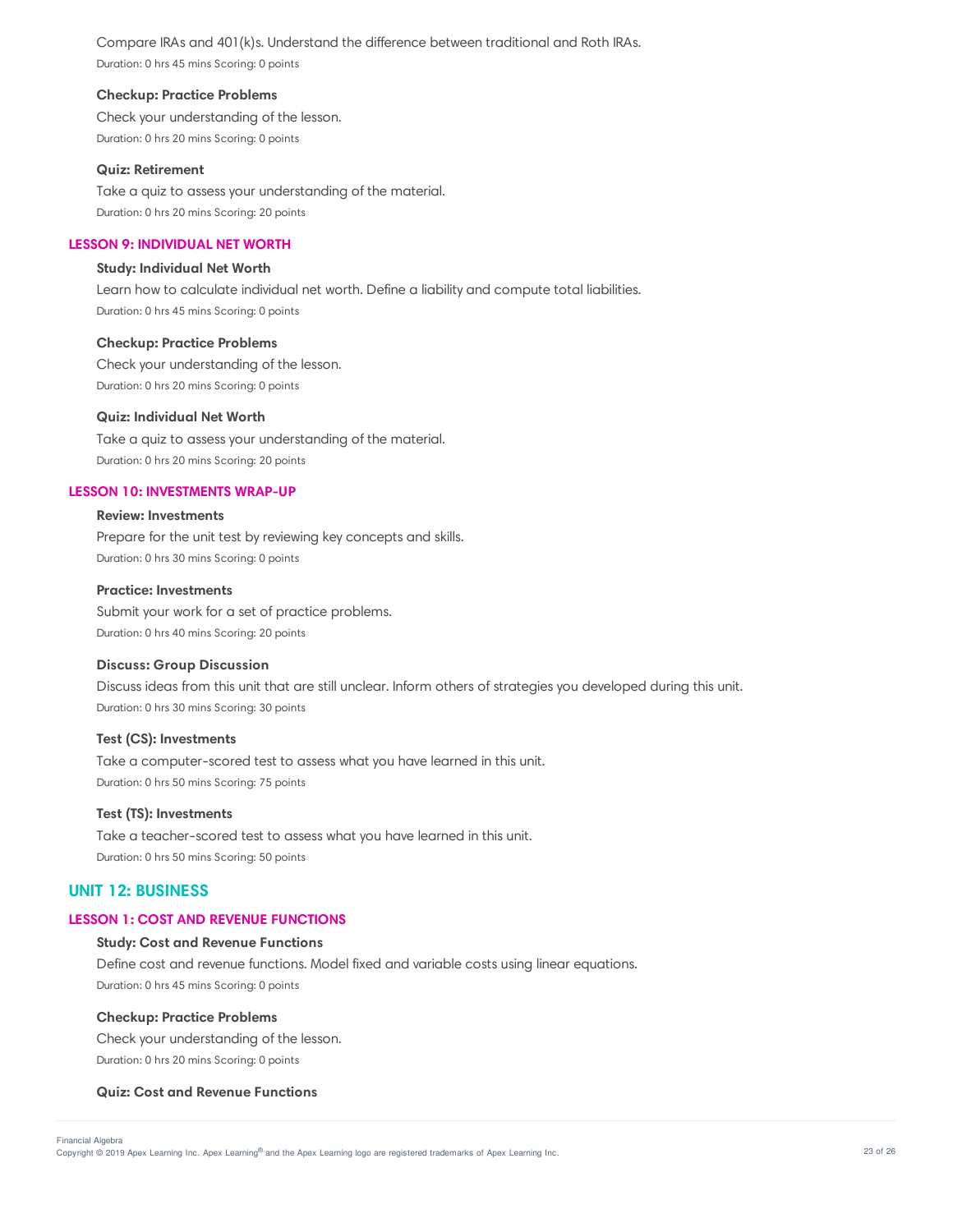Take a quiz to assess your understanding of the material. Duration: 0 hrs 20 mins Scoring: 20 points

## **LESSON 2: PROFIT**

#### **Study: Profit**

Define the profit function. Graphically estimate the break-even point for profit and cost. Duration: 0 hrs 45 mins Scoring: 0 points

#### **Checkup: Practice Problems**

Check your understanding of the lesson. Duration: 0 hrs 20 mins Scoring: 0 points

## **Quiz: Profit**

Take a quiz to assess your understanding of the material. Duration: 0 hrs 20 mins Scoring: 20 points

# **LESSON 3: SOLVING SYSTEMS OF EQUATIONS**

# **Study: Solving Systems of Equations**

Use substitution and elimination to solve systems of equations. Duration: 0 hrs 45 mins Scoring: 0 points

### **Checkup: Practice Problems**

Check your understanding of the lesson. Duration: 0 hrs 20 mins Scoring: 0 points

#### **Quiz: Solving Systems of Equations**

Take a quiz to assess your understanding of the material. Duration: 0 hrs 20 mins Scoring: 20 points

## **LESSON 4: MATRICES**

#### **Study: Matrices**

Use matrices and technology to solve systems of equations. Duration: 0 hrs 45 mins Scoring: 0 points

#### **Checkup: Practice Problems**

Check your understanding of the lesson. Duration: 0 hrs 20 mins Scoring: 0 points

#### **Quiz: Matrices**

Take a quiz to assess your understanding of the material. Duration: 0 hrs 20 mins Scoring: 20 points

# **LESSON 5: FACTORS AFFECTING BUSINESS**

#### **Study: Factors Affecting Business**

Explore applications of systems of equations for business. Duration: 0 hrs 45 mins Scoring: 0 points

#### **Checkup: Practice Problems**

Check your understanding of the lesson. Duration: 0 hrs 20 mins Scoring: 0 points

#### **Quiz: Factors Affecting Business**

Take a quiz to assess your understanding of the material. Duration: 0 hrs 20 mins Scoring: 20 points

## **LESSON 6: MAXIMIZING REVENUE OR MINIMIZING COST**

#### **Study: Maximizing Revenue or Minimizing Cost**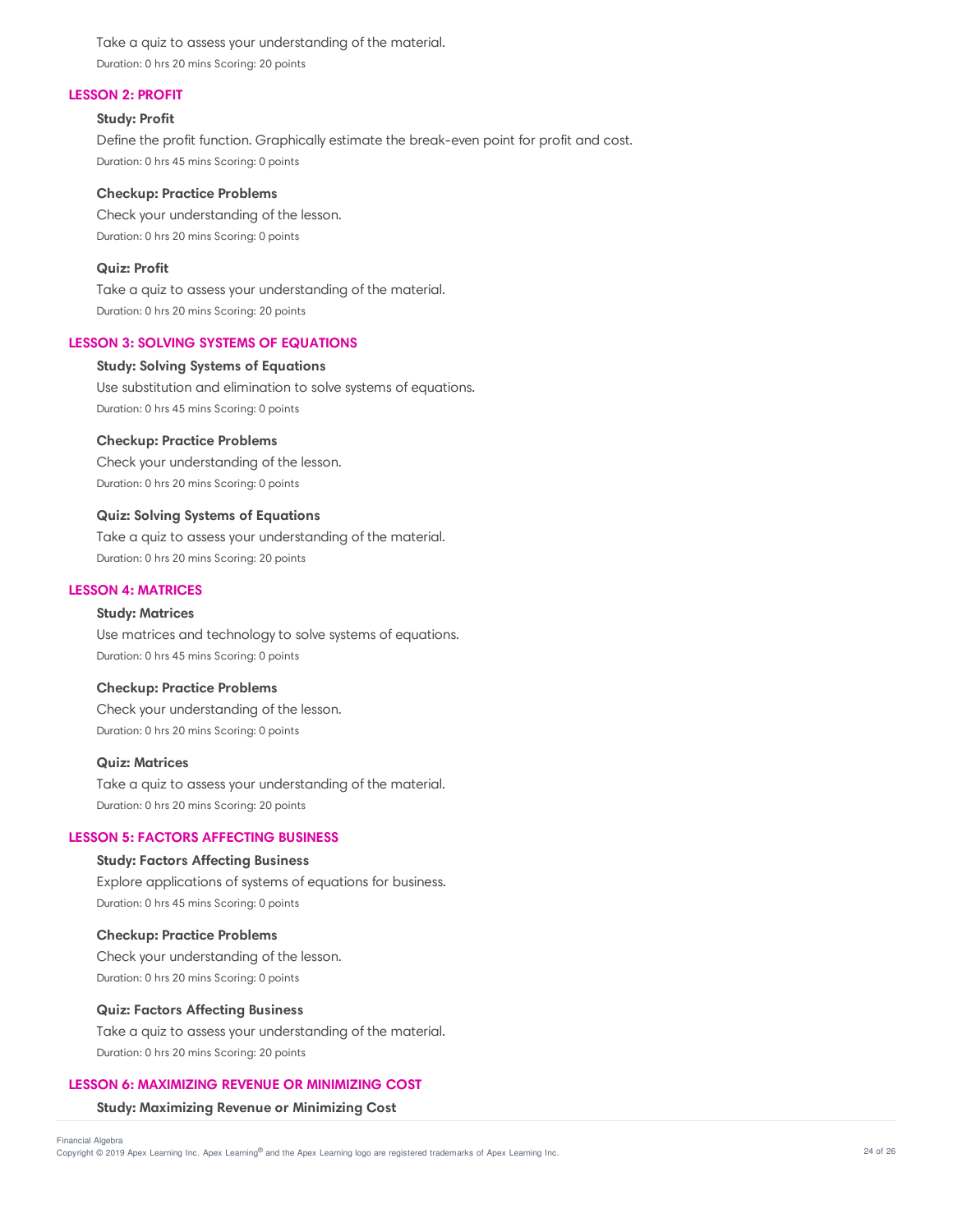Use linear programming to optimize a function subject to constraints. Find regions of feasibility. Understand that the optimum of a linear function will always be obtained at a vertex of a feasibility region. Duration: 0 hrs 45 mins Scoring: 0 points

### **Checkup: Practice Problems**

Check your understanding of the lesson. Duration: 0 hrs 20 mins Scoring: 0 points

## **Quiz: Maximizing Revenue or Minimizing Cost**

Take a quiz to assess your understanding of the material. Duration: 0 hrs 20 mins Scoring: 20 points

# **LESSON 7: RUNNING A BUSINESS**

### **Study: Running a Business**

Explore various business expenses, including payroll registers. Understand depreciation and the Modified Accelerated Cost Recovery System. Define allocation and apportioning for businesses. Duration: 0 hrs 45 mins Scoring: 0 points

# **Checkup: Practice Problems**

Check your understanding of the lesson. Duration: 0 hrs 20 mins Scoring: 0 points

#### **Quiz: Running a Business**

Take a quiz to assess your understanding of the material. Duration: 0 hrs 20 mins Scoring: 20 points

# **LESSON 8: STORAGE, INVENTORY, AND OTHER BUSINESS CONCERNS**

#### **Study: Storage, Inventory, and Other Business Concerns**

Consider issues concerning cost and storage. Recall facts concerning tiling with quadrilaterals. Use area and volume formulas to model design problems. Solve optimization problems from industry graphically. Use perimeter and properties of quadrilaterals to compute costs of construction.

Duration: 0 hrs 45 mins Scoring: 0 points

### **Checkup: Practice Problems**

Check your understanding of the lesson. Duration: 0 hrs 20 mins Scoring: 0 points

#### **Quiz: Storage, Inventory, and Other Business Concerns**

Take a quiz to assess your understanding of the material. Duration: 0 hrs 20 mins Scoring: 20 points

#### **LESSON 9: BUSINESS WRAP-UP**

#### **Review: Business**

Prepare for the unit test by reviewing key concepts and skills. Duration: 0 hrs 30 mins Scoring: 0 points

#### **Practice: Business**

Submit your work for a set of practice problems. Duration: 0 hrs 40 mins Scoring: 20 points

#### **Discuss: Group Discussion**

Discuss ideas from this unit that are still unclear. Inform others of strategies you developed during this unit. Duration: 0 hrs 30 mins Scoring: 30 points

#### **Test (CS): Business**

Take a computer-scored test to assess what you have learned in this unit. Duration: 0 hrs 50 mins Scoring: 75 points